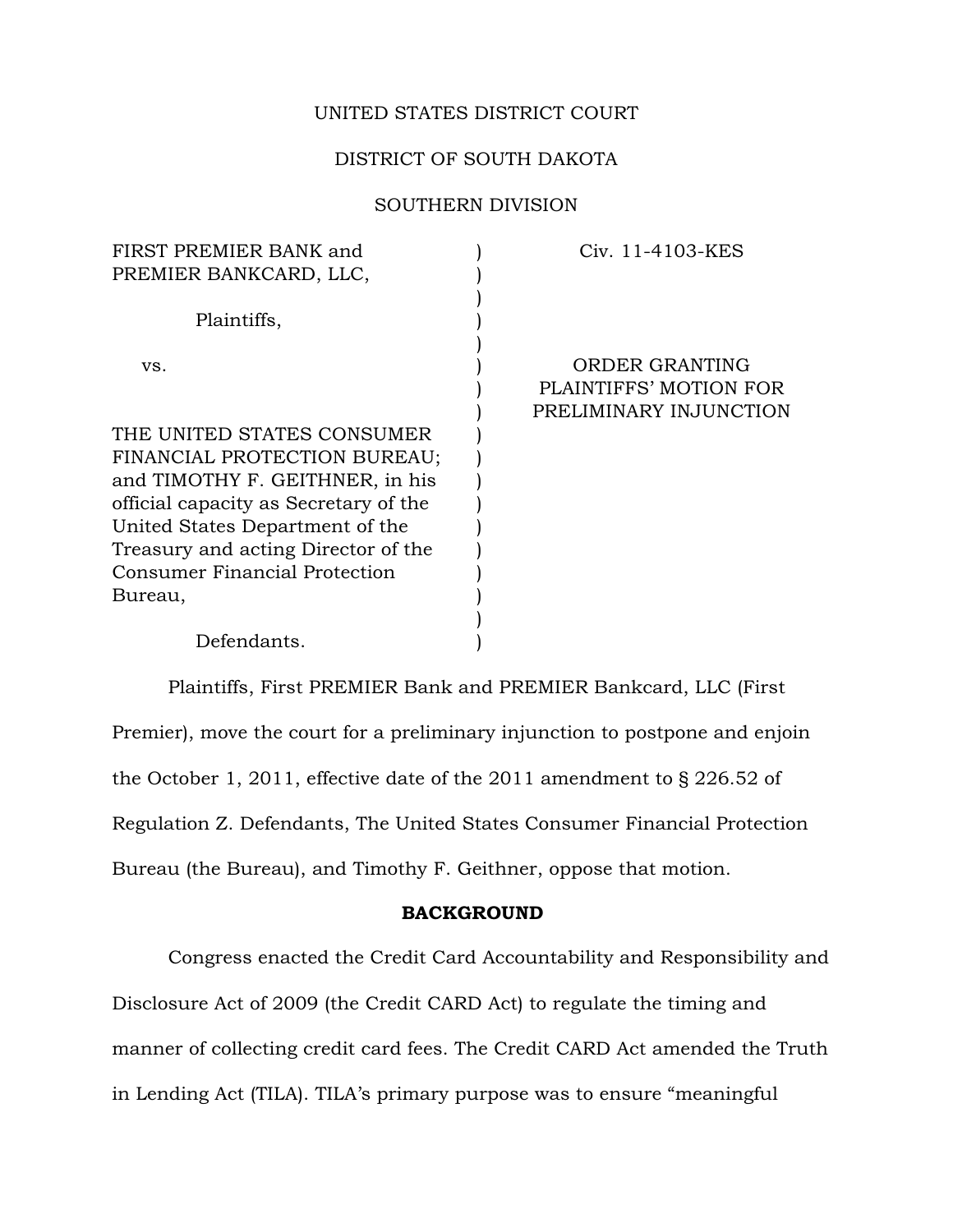disclosure of credit terms" so consumers could compare available credit terms, "avoid the uninformed use of credit, and to protect the consumer against inaccurate and unfair credit billing and credit card practices." 15 U.S.C. § 1601(a).

Within the Credit CARD Act, Congress limited the manner by which creditors could charge fees for the type of cards associated with an "open end consumer credit plan" or what is known as a "harvester" card. Docket 28 at 2- 3. At issue in this case is the language in the act referring to fees charged to the account balance or credit line during the first year after the credit card account is opened. Congress expressed:

(1) In general

If the terms of a credit card account under an open end consumer credit plan require the payment of any fees (other than any late fee, over-the-limit fee, or fee for a payment returned for insufficient funds) by the consumer in the first year during which the account is opened in an aggregate amount in excess of 25 percent of the total amount of credit authorized under the account when the account is opened, no payment of any fees (other than any late fee, over-the-limit fee, or fee for a payment returned for insufficient funds) may be made from the credit made available under the terms of the account.

(2) Rule of Construction

No provision of this subsection may be construed as authorizing any imposition or payment of advance fees otherwise prohibited by any provision of law.

15 U.S.C. § 1637(n).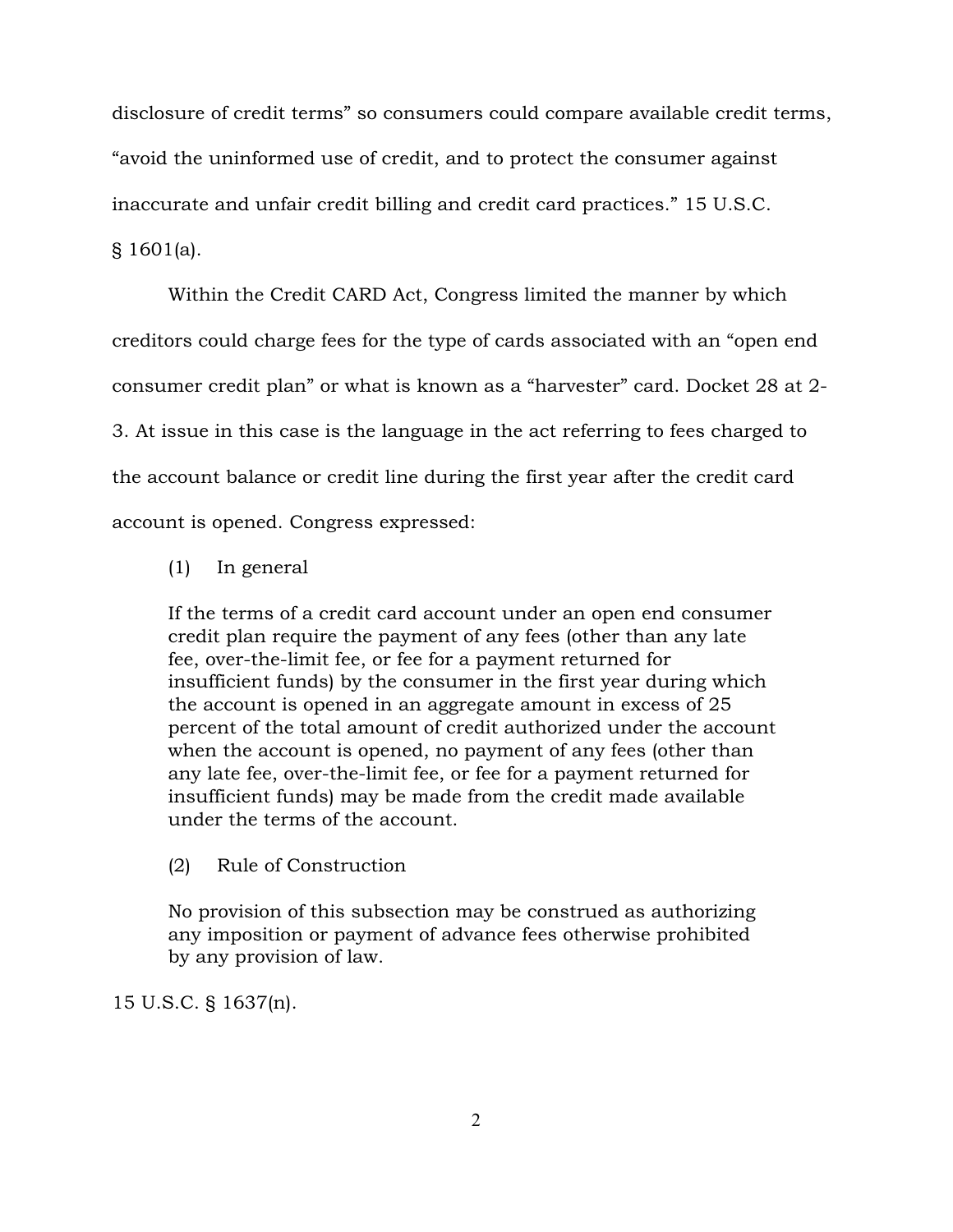The Board of Governors of the Federal Reserve System (the Board)<sup>1</sup> originally had authority to administer and implement TILA and the Credit CARD Act when it became law. Docket 28 at 4 n.2; 15 U.S.C. § 1604. After July 21, 2011, the Bureau assumed that authority. Docket 28 at 4 n.2; 12 U.S.C. § 5512(a). Under section 2 of the Credit CARD Act, the Board had the authority to "issue such rules and publish such model forms as it considers necessary to carry out this Act and the amendments made by this Act." Credit CARD Act of 2009, Pub. L. No. 111-24, § 2, 123 Stat. 1734. The Board also had authority to issue rules under section 105(a) of TILA, which was designed to prevent circumvention or evasion of TILA. 15 U.S.C. § 1604(a).

In 2010 the Board issued regulation § 226.52 within Regulation Z, which mirrored the language of § 1637(n). The 2010 regulation provides:

- (a) Limitations during first year after account opening.
	- (1) General Rule. Except as provided in paragraph (a)(2) of this section, if a card issuer charges any fees to a credit

 $1$ <sup>1</sup> The complaint named the Board of Governors of the Federal Reserve System and members of the Board, Ben S. Bernanke, Janet L. Yellen, Kevin M. Warsh, Elizabeth A. Duke, Daniel K. Tarullo, and Sarah Bloom Raskin as defendants in their official capacity. The Dodd-Frank Act, however, automatically substitutes the Bureau for the Board in "any proceeding commenced by or against the Board . . . before the designated transfer date with respect to any consumer financial protection function of the Board . . . transferred to the Bureau." Dodd-Frank Act § 1063(a)(2), 12 U.S.C. § 5583(a)(2). On September 1, 2011, the court issued an oral order, with the consent of First Premier, that substituted the Bureau and Timothy F. Geithner, as Secretary of the United States Department of the Treasury and acting Director of the Consumer Financial Protection Bureau, as the proper defendants.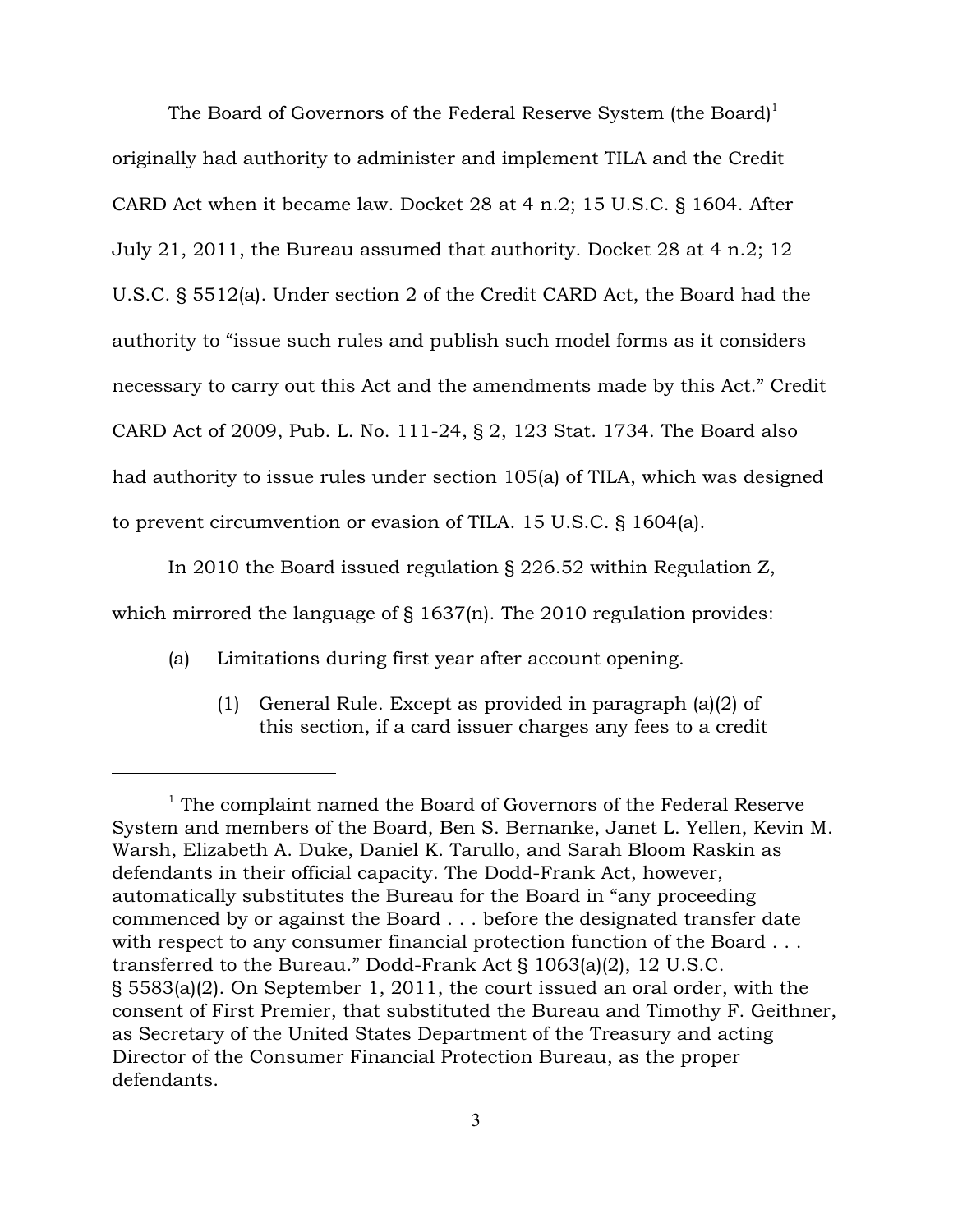card account under an open-end (not home-secured) consumer credit plan during the first year after the account is opened, the total amount of fees the consumer is required to pay with respect to the account during that year must not exceed 25 percent of the credit limit in effect when the account is opened.

- (2) Fees not subject to limitations. Paragraph (a) of this section does not apply to:
	- (i) Late payment fees, over-the-limit fees, and returnedpayment fees; or
	- (ii) Fees that the consumer is not required to pay with respect to the account.
- (3) Rule of construction. This paragraph (a) does not authorize the imposition or payment of fees or charges otherwise prohibited by law.

12 C.F.R. § 226.52(a). This regulation currently is in effect.

Following the promulgation of § 226.52, First Premier began a new program (the program) that offered credit cards and required an up-front fee that the consumer had to pay before opening an account. Docket 28 at 6. With the Credit CARD Act and Regulation Z in mind, First Premier structured and operated the program in accordance with that law and regulation. The credit cards issued under the plan typically are utilized by consumers who cannot qualify for traditional credit cards because they have bad credit. Docket 28 at 7. Because a number of these consumers default on their payments, First Premier charges up-front fees prior to account opening that range from \$25 to \$95 per account. *Id.* First Premier requires customers to pay this fee in full before credit is extended under the account, and the consumer cannot pay the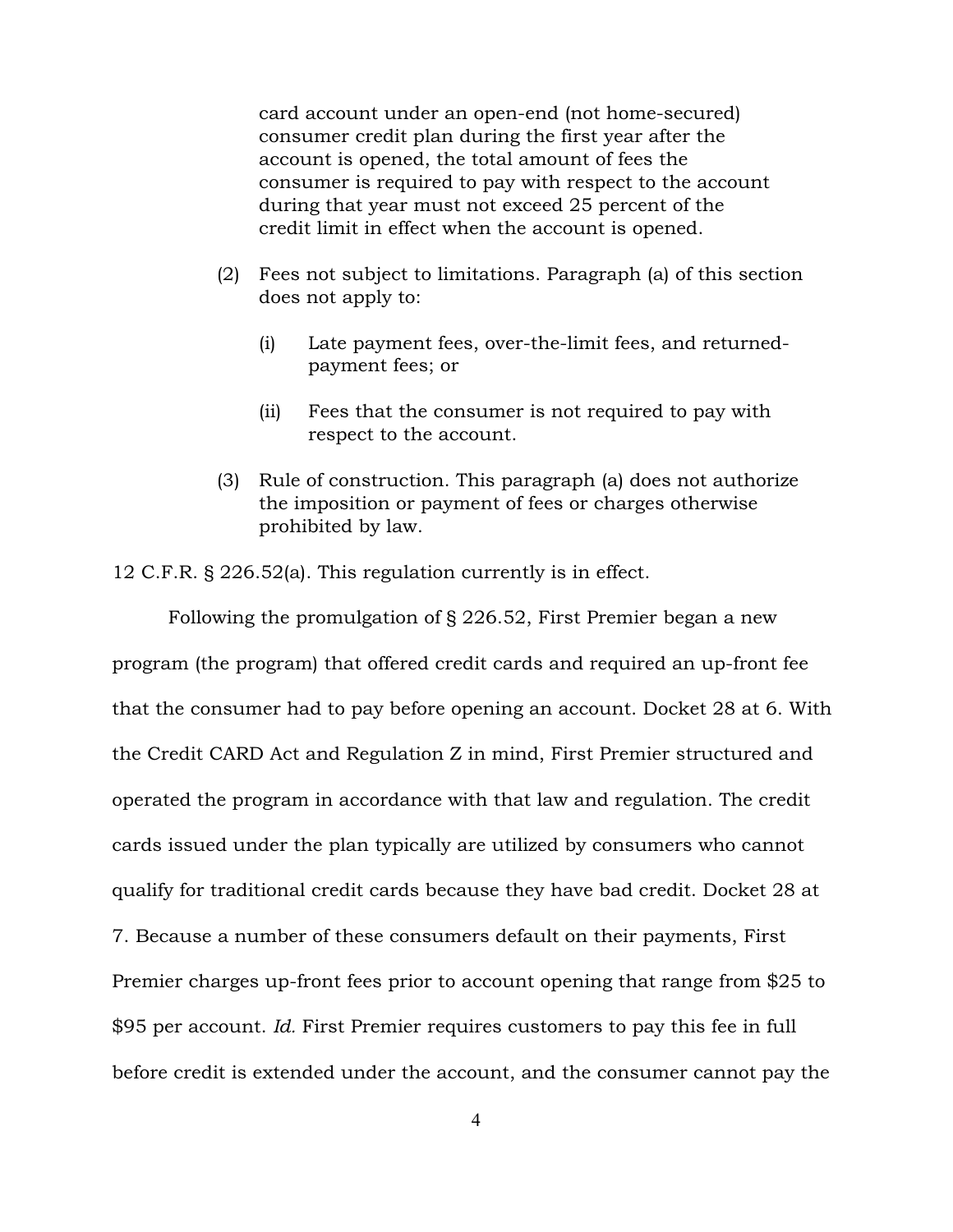up-front fee with the credit available under the account. Docket 30 ¶ 14. This method is advantageous because the consumer better understands the purpose of the fee, and it does not reduce the available credit on the account. *Id.*

On November 2, 2010, the Board published proposed amendments to § 226.52 of Regulation Z. The Board engaged in the requisite notice and comment period, and First Premier sent a comment letter stating that the Board's proposed amendment to change the fee language from "during the first year" to include "prior to account opening" was in excess of the Board's authority and not in accordance with law. Docket 28 at 10. The Board took final action on March 18, 2011, and promulgated its revisions to § 226.52.

The amendment to the regulation (2011 regulation) changes the relevant language to:

- (a) Limitations prior to account opening and during first year after account opening.
	- (1) General rule. Except as provided in paragraph (a)(2) of this section, the total amount of fees a consumer is required to pay with respect to a credit card account under an open-end (not home-secured) consumer credit plan prior to account opening and during the first year after account opening must not exceed 25 percent of the credit limit in effect when the account is opened. For purposes of this paragraph, an account is considered open no earlier than the date on which the account may first be used by the consumer to engage in transactions.

Proposed Rules Federal Reserve System, 75 Fed. Reg. 67,458, 67,490-91

(Nov. 2, 2010) (to be codified at 12 C.F.R. pt. 226). The Board states that the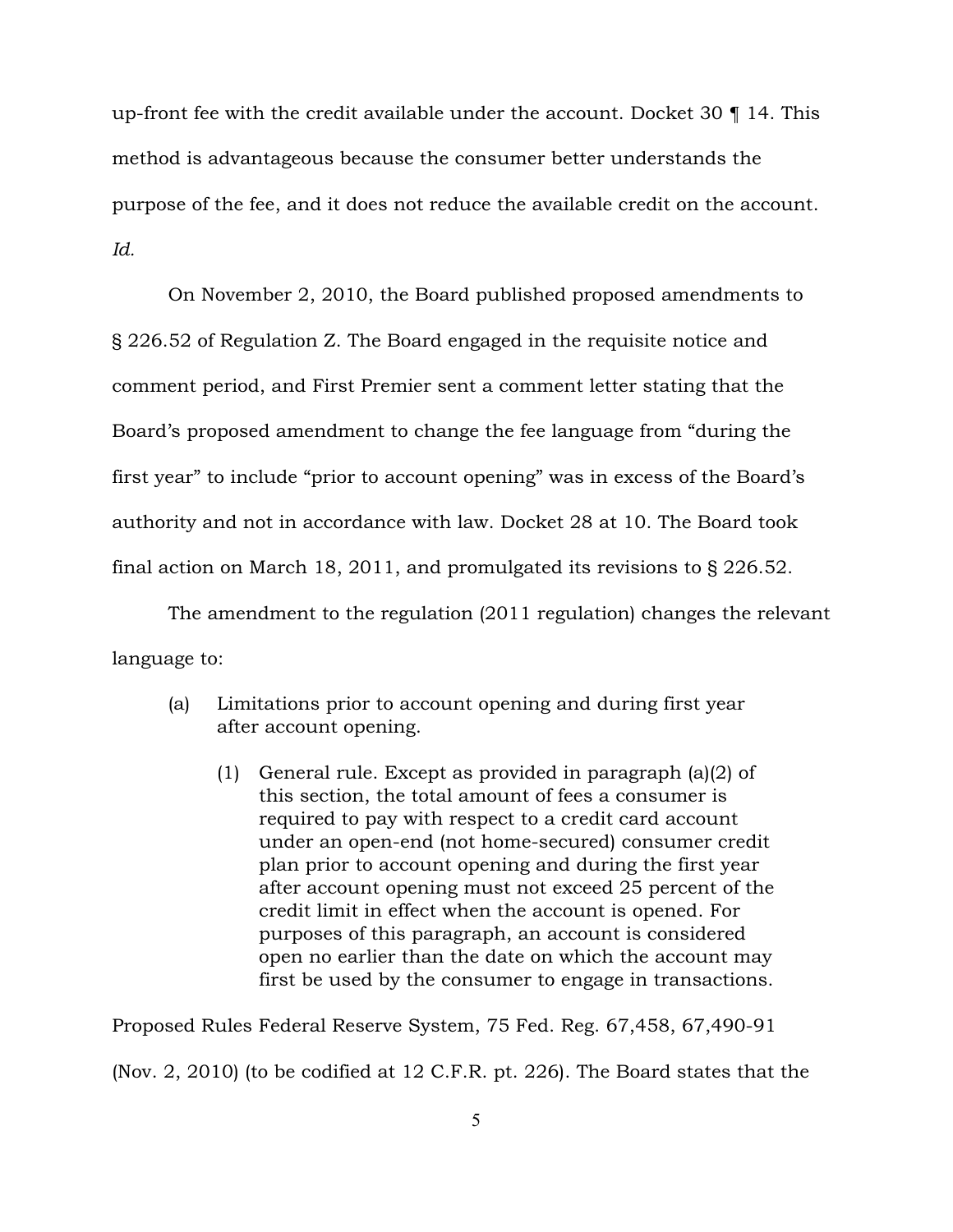amendment was necessary to preserve "the statutory relationship between the costs and benefits of opening a credit card account." *Id.* at 67,475. When promulgating the 2011 regulation, the Board relied on its authority under section 2 of the Credit CARD Act and section 105(a) of TILA to prevent evasion and circumvention of the purposes of TILA. *Id.* The "Effective Date" and "Mandatory Compliance Date" is October 1, 2011. Docket 28 at 11.

First Premier brought its claim for declaratory judgment and injunctive relief on July 20, 2011, asking the court to invalidate the challenged portion of the amendment under the Administrative Procedure Act and enjoin its implementation. Docket 1. A hearing on First Premier's motion for preliminary injunction was held on September 1, 2011. First Premier asks for preliminary injunctive relief to postpone the effective date of the amendment to preserve the position of the parties until the judicial-review process is complete. Docket 1 at 19.

#### STANDARD OF REVIEW

Plaintiffs bring this challenge under the Administrative Procedure Act, which establishes the court's scope of review. The APA allows judicial review of agency actions. *Sierra Club v. Kimbell*, 623 F.3d 549, 558-59 (8th Cir. 2010) (citation omitted). The reviewing court will not set aside the agency action unless it is "arbitrary, capricious, an abuse of discretion, or otherwise not in accordance with law." *Id.* at 559 (quoting 5 U.S.C. § 706(2)(A)). An agency decision is arbitrary and capricious when: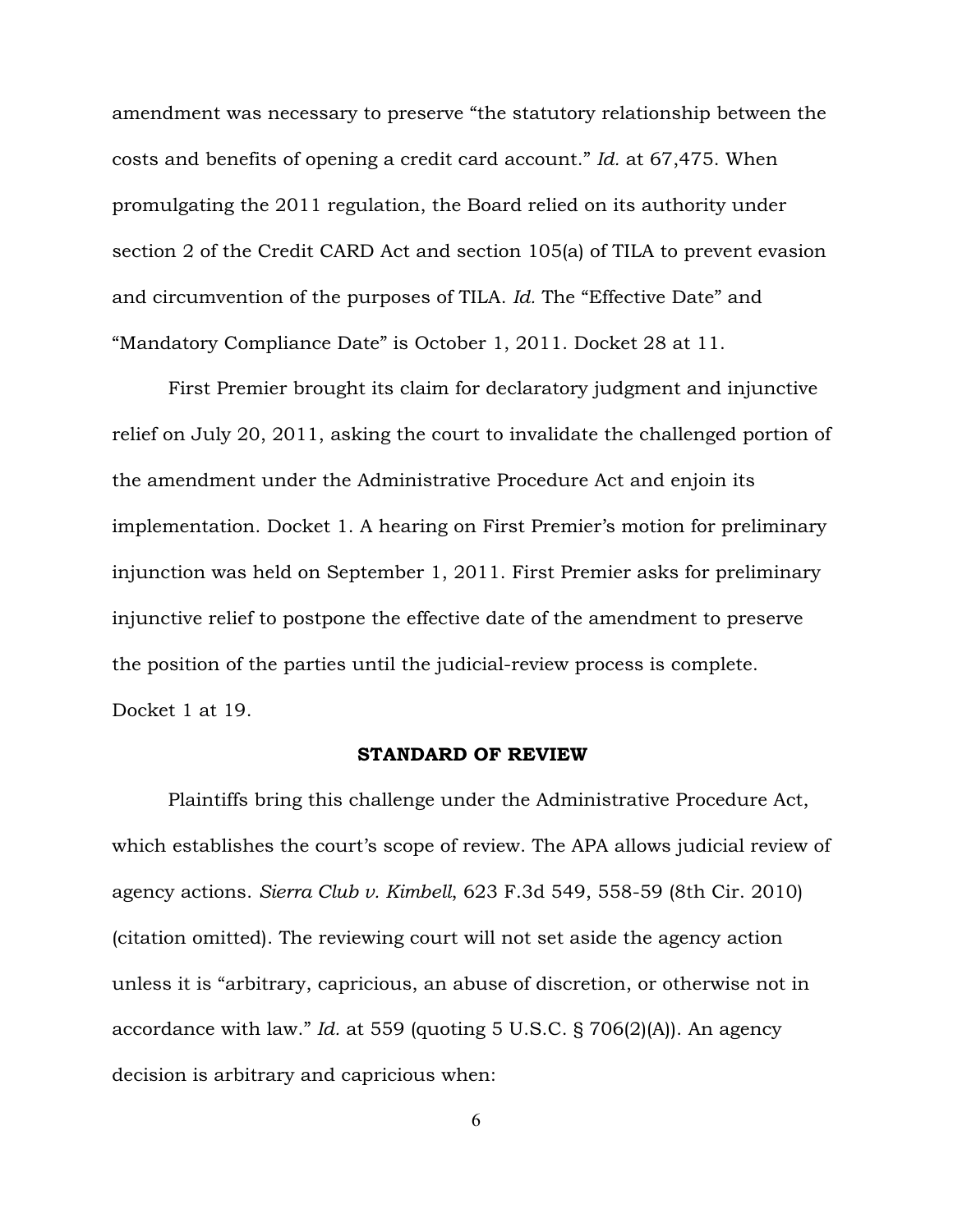the agency has relied on factors which Congress has not intended it to consider, entirely failed to consider an important aspect of the problem, offered an explanation for its decision that runs counter to the evidence before the agency, or is so implausible that it could not be ascribed to a difference in view or the product of agency expertise.

*Cent. S.D. Coop. Grazing Dist. v. Sec'y of U.S. Dep't of Agric*., 266 F.3d 889, 894

(8th Cir. 2001) (citation omitted). The reviewing court should not cure any

agency deficiencies by supplying reasoning for the agency's decision that it did

not include. *Motor Vehicle Mfrs. Ass'n v. State Farm Mut. Auto. Ins. Co.*, 463

U.S. 29, 43 (1983).

Under the APA, courts have the power to postpone the effective date of

proposed agency action:

On such conditions as may be required and to the extent necessary to prevent irreparable injury, the reviewing court, including the court to which a case may be taken on appeal from or on application for certiorari or other writ to a reviewing court, may issue all necessary and appropriate process to postpone the effective date of an agency action or to preserve status or rights pending conclusion of the review proceedings.

5 U.S.C. § 705. Agency action may be set aside when it is "in excess of statutory jurisdiction, authority, or limitations, or short of statutory right" or "not in accordance with law."  $5 \text{ U.S.C. }$   $\S$   $\S$   $706(2)(C)$ ;  $706(2)(A)$ . Courts use the same standard to decide applications for stays of administrative action as for preliminary injunction determinations. *B & D Land & Livestock Co. v. Conner*, 534 F. Supp. 2d 891, 905 (N.D. Iowa 2008).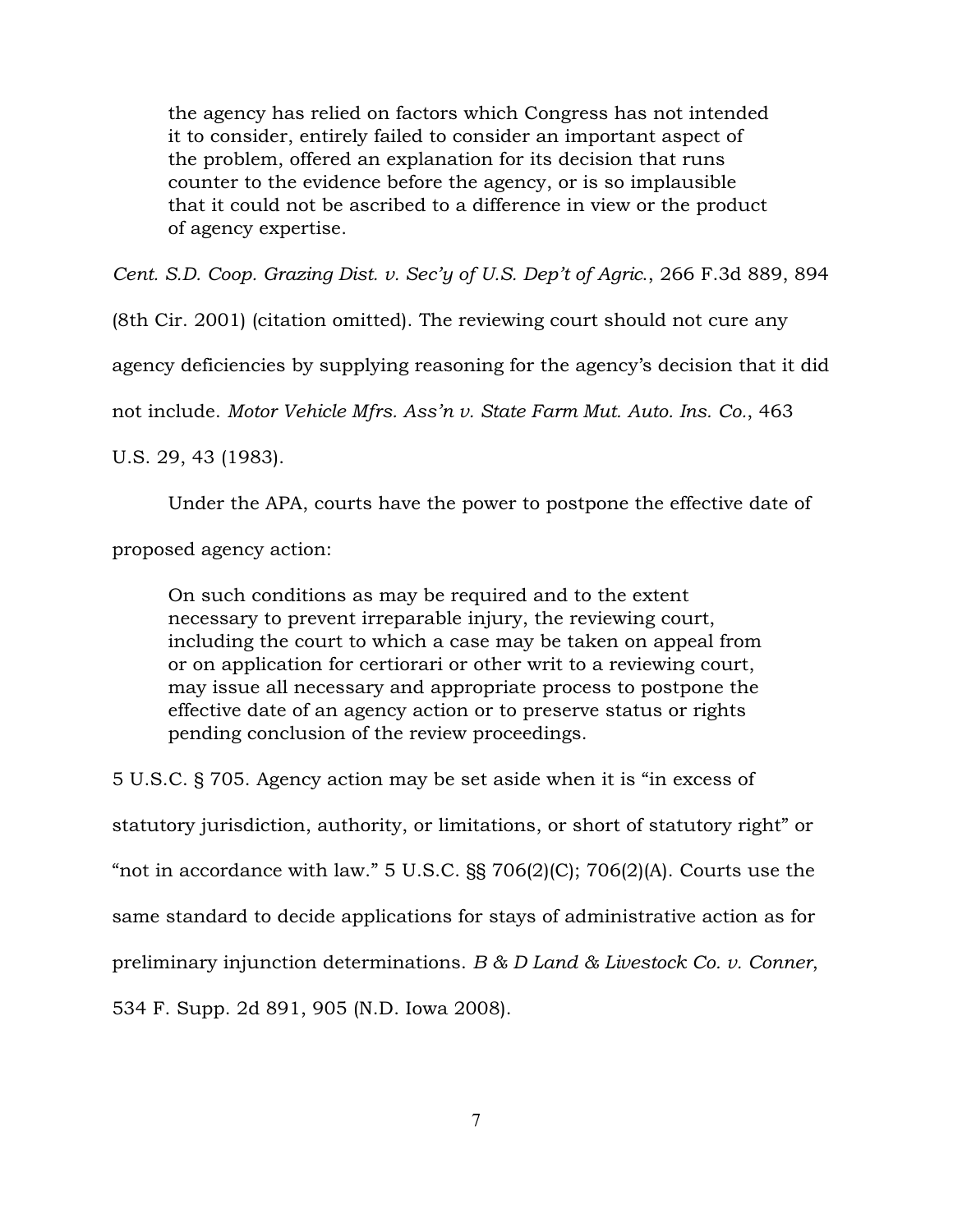#### ANALYSIS

# I. Motion for Preliminary Injunction

"A preliminary injunction is an extraordinary remedy, and the burden of establishing the propriety of an injunction is on the movant." *Watkins Inc. v. Lewis*, 346 F.3d 841, 844 (8th Cir. 2003) (citations omitted). "A plaintiff is required to make only a prima facie showing that there has been an invasion of its rights and that a preliminary injunction is essential to the assertion and preservation of those rights." *Livestock Mktg. Ass'n v. U.S. Dep't of Agric.*, 132 F. Supp. 2d 817, 824 (D.S.D. 2001) (citation omitted). "The party seeking a preliminary injunction bears the burden of establishing the necessity of this equitable remedy." *Gen. Motors Corp. v. Harry Brown's, LLC*, 563 F.3d 312, 316 (8th Cir. 2009) (citing *Watkins*, 346 F.3d at 844).

The analysis of preliminary injunction motions begins with the test established in *Dataphase*. *Dataphase Sys., Inc. v. C L Sys., Inc.*, 640 F.2d 109 (8th Cir. 1981). While there are four factors in a preliminary injunction analysis, the most significant factor is whether the proponent of the preliminary injunction can show that he or she will prevail on the merits of the claim. *Livestock Mktg. Ass'n*, 132 F. Supp. 2d at 824 (citing *Minn. Ass'n of Nurse Anesthetists v. Unity Hosp*., 59 F.3d 80, 83 (8th Cir. 1995)). While no single factor is dispositive, each must be examined as to whether it weighs for or against granting the injunction. *Baker Elec. Coop., Inc. v. Chaske*, 28 F.3d 1466, 1472 (8th Cir. 1994) (citations omitted). To determine whether a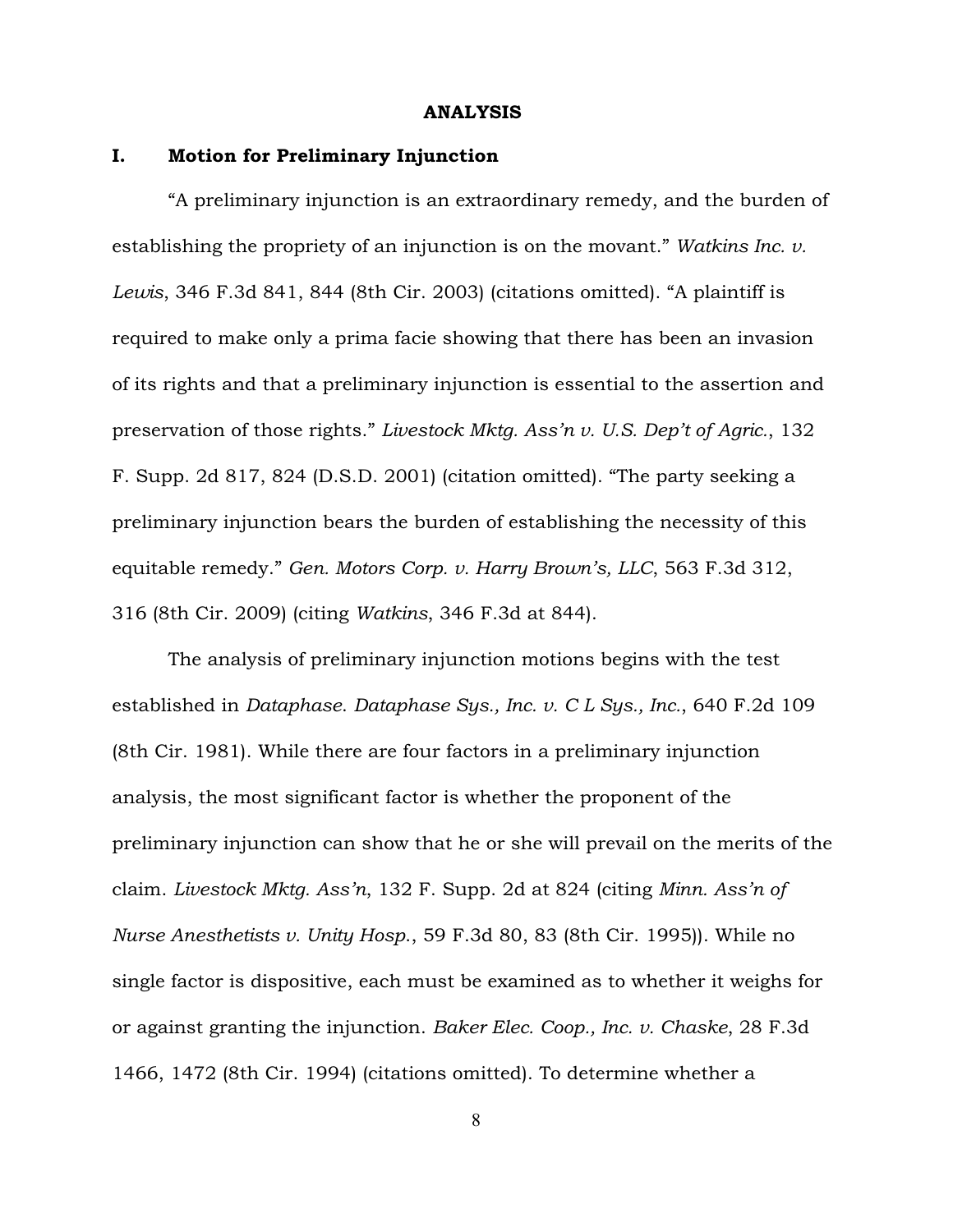preliminary injunction is appropriate against agency action, relevant considerations are:

- (1) whether the movant is 'likely to prevail on the merits';
- (2) the threat of irreparable harm to the movant;
- (3) the state of balance between this harm and the injury that granting the injunction will inflict on the other parties litigant; and,
- (4) the public interest.

*TCF Nat'l Bank v. Bernanke*, 643 F.3d 1158, 1162 (8th Cir. 2011) (citing *Planned Parenthood Minn., N.D., S.D. v. Rounds*, 530 F.3d 724, 733 (8th Cir. 2008); *Dataphase Sys., Inc.*, 640 F.2d at 113).

#### A. Likely to Prevail on the Merits

First Premier argues it is likely to succeed on the merits because the language of the statute implementing the Credit CARD Act is unambiguous, so the Board's extension of the time period from "during the first year" to "prior to account opening and during the first year" exceeds its statutory authority and is not in accordance with law. First Premier claims that under either step one or step two of the *Chevron* deference test it will prevail on the merits of its claim.

Because First Premier seeks "to stay government action taken in the public interest pursuant to a statutory or regulatory scheme," it has to show more than a "fair chance" that the court will determine the rule is invalid. *Planned Parenthood*, 530 F.3d at 731-32. Instead, First Premier must show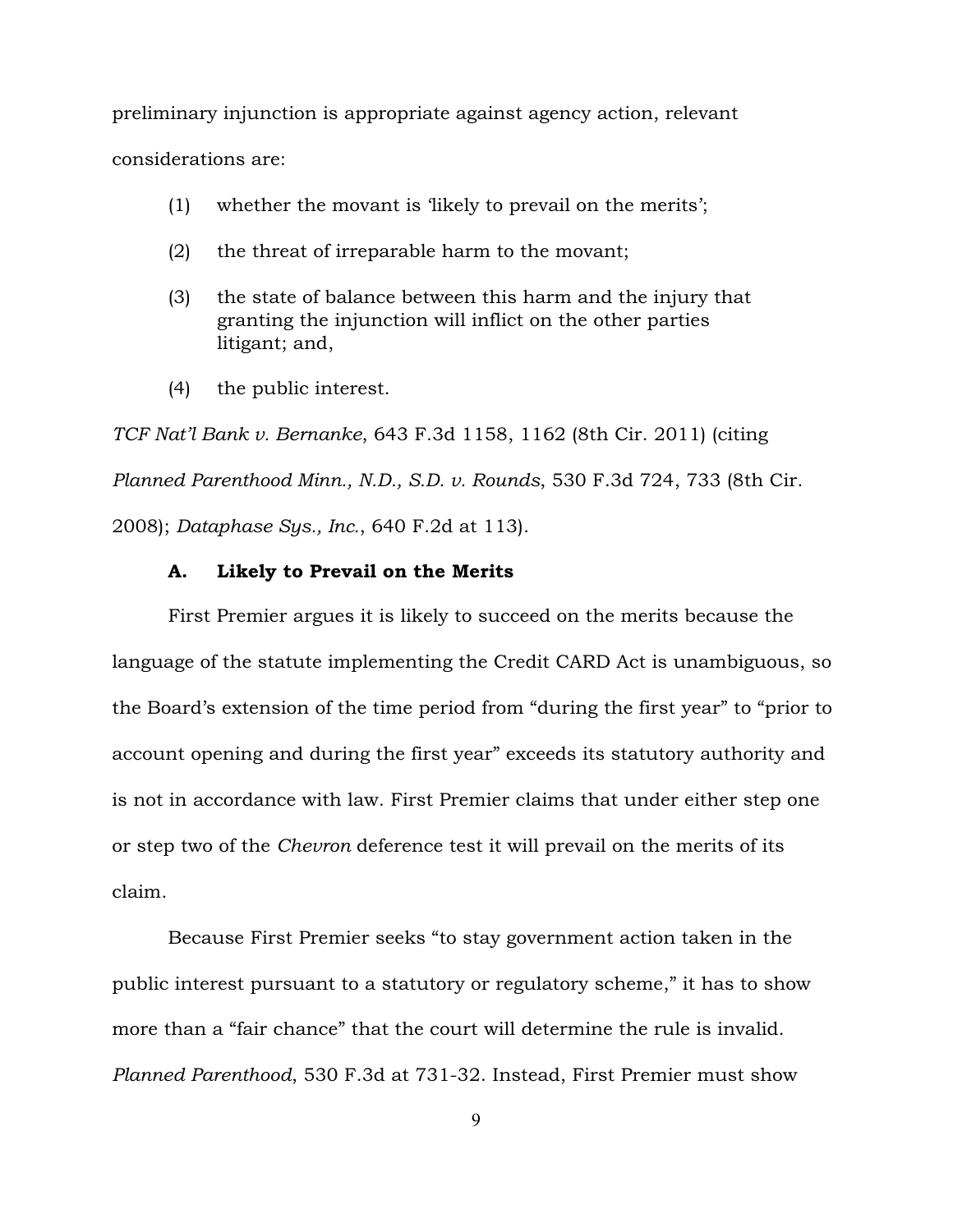that a favorable ruling is "likely." *Id.* at 732 & n.4. This higher standard "reflects the idea that governmental policies implemented through legislation or regulations developed through presumptively reasoned democratic processes are entitled to a higher degree of deference and should not be enjoined lightly." *Id.* at 732 (citation omitted). For the purposes of this motion, the court will assume without deciding that First Premier must satisfy the more stringent standard set in *Planned Parenthood* that it is "likely" to prevail.<sup>2</sup>

"Likelihood of success on the merits requires that the movant find support for its position in governing law." *B & D Land & Livestock Co.*, 534 F. Supp. 2d at 906 (citations omitted). To determine whether an agency has validly promulgated administrative regulations generally invites analysis under the *Chevron* test. Under *Chevron*, the court determines: (1) whether Congress has directly spoken on the question or issue, and (2) if Congress has not spoken, whether the agency's interpretation is based on a "permissible construction of the statute." *Chevron, U.S.A., Inc. v. Natural Res. Def. Council, Inc*., 467 U.S. 837, 842-43 (1984).

 $2$  The Eighth Circuit Court of Appeals has not expressly applied the higher *Dataphase* test to administrative regulations. But as expressed in *Planned Parenthood*, "[w]here preliminary injunctions are sought to enjoin . . . administrative actions by federal . . . agencies, we note that the Second Circuit has examined the circumstances surrounding such government actions to determine to what extent the challenged action represents 'the full play of the democratic process' and, thus, deserves the deference of the traditional test." *Planned Parenthood*, 530 F.3d at 733 n.6 (citing *Able v. United States*, 44 F.3d 128, 131-32 (2d Cir. 1995)).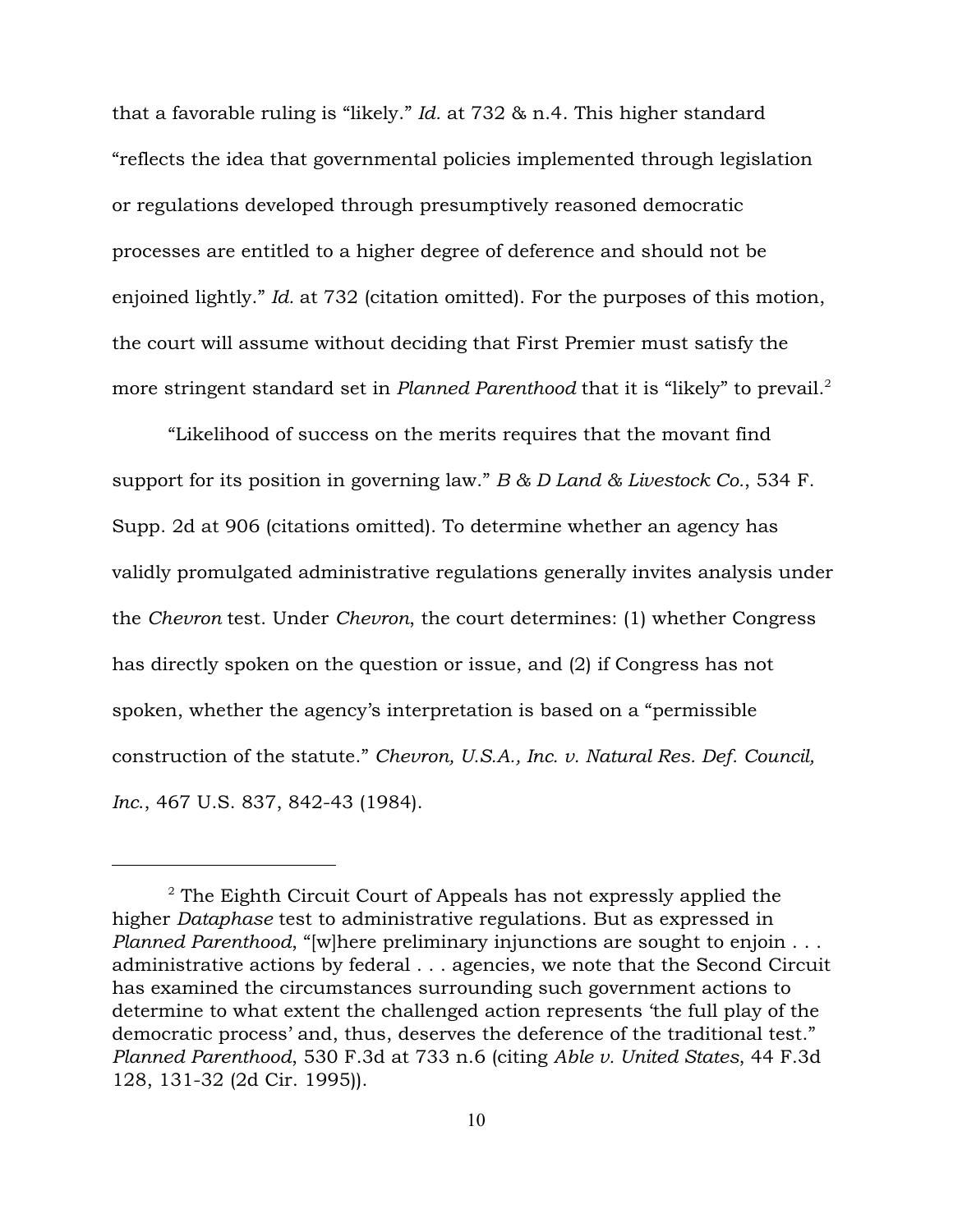## 1. Has Congress directly spoken on the precise issue, and is the language of the statute unambiguous?

"First, always, is the question whether Congress has directly spoken to the precise question at issue." *Chevron*, 467 U.S. at 842. In that first step, "[i]f the intent of Congress is clear, that is the end of the matter; for the court, as well as the agency, must give effect to the unambiguously expressed intent of Congress." *Livestock Mktg. Ass'n*, 132 F. Supp. 2d at 826 (quoting *Chevron*,

467 U.S. at 842). The Supreme Court recognized:

The judiciary is the final authority on issues of statutory construction and must reject administrative constructions which are contrary to clear congressional intent. If a court, employing traditional tools of statutory construction, ascertains that Congress had an intention on the precise question at issue, that intention is the law and must be given effect.

*Livestock Mktg. Ass'n*, 132 F. Supp. 2d at 826-27 (quoting *Chevron*, 467 U.S.

at 842-43).

The language of the relevant statute that is applicable in this case is the type of fee and time period that § 1637(n) purports to regulate. First Premier claims that the amendment to Regulation Z changes the language from "during the first year" to "prior to account opening and during the first year" and this change impermissibly extends a firm and concrete time-line established by Congress. First Premier also claims that the Board is attempting to preclude fees that are not addressed under the statutory language. When examining the language of a challenged statute, the court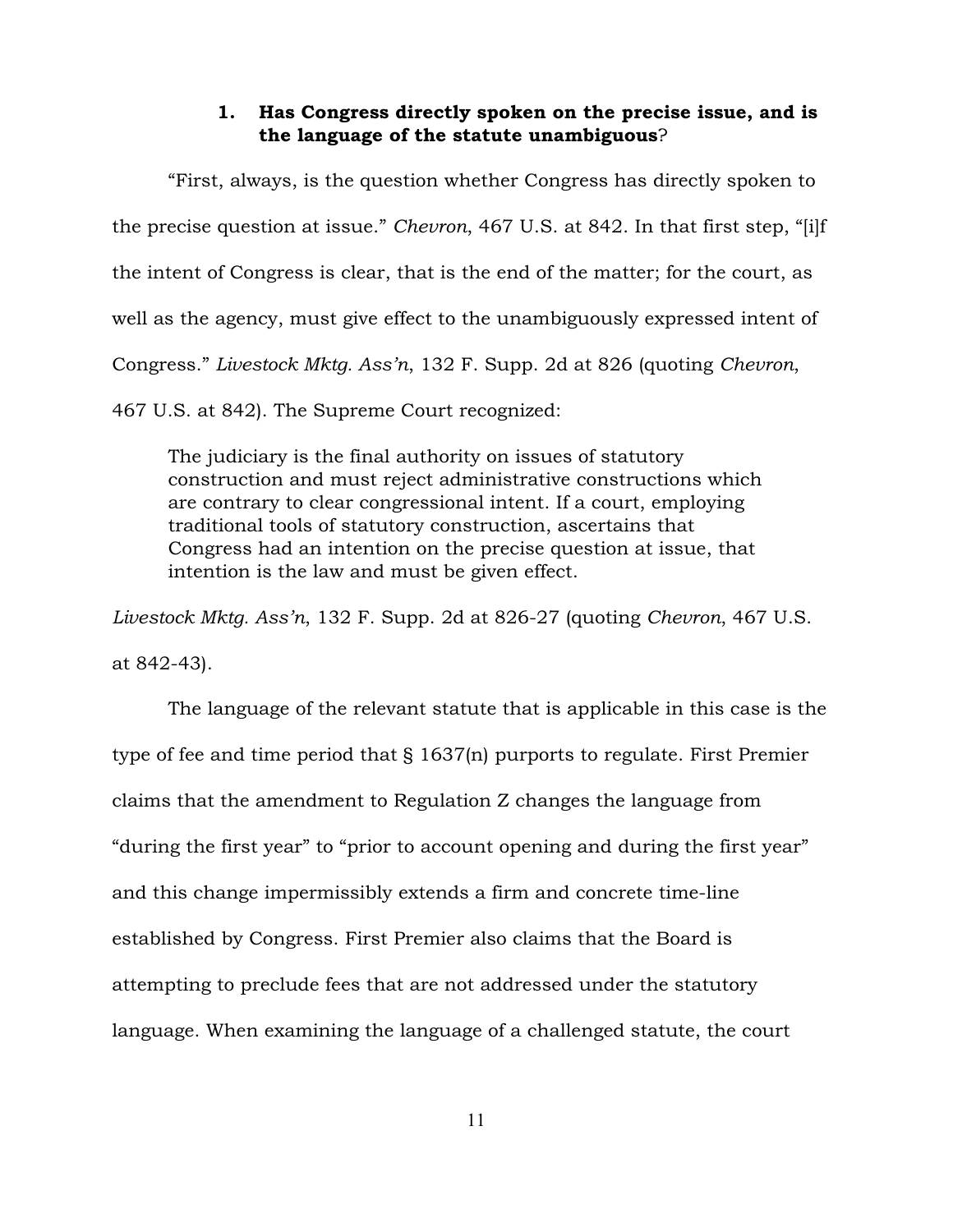must look to the plain language of that section as well as how it operates as a whole. Section 1637(n) provides:

If the terms of a credit card account under an open end consumer credit plan *require the payment of any fees* (other than any late fee, over-the-limit fee, or fee for a payment returned for insufficient funds) by the *consumer in the first year during which the account is opened* in any aggregate amount in excess of 25 percent of the total amount of credit authorized under the account when the account is opened, no payment of any fees (other than any late fee, over-the-limit fee, or fee for a payment returned for insufficient funds) *may be made from the credit made available under the terms of the account*.

15 U.S.C. § 1637(n)(1). The court must look at this plain language of the statute and determine if it is clear and unambiguous or if Congress left a gap for the agency to fill.

If you eliminate all the surplusage in the statute, it would read as follows: If the total fees exceed 25 percent of the credit limit on the account during the first year of the account, then the fees cannot be charged to the account. The plain language indicates that this statute is only meant to prevent creditors from charging fees to the credit balance itself, which would deceptively reduce the available credit the consumer has available to him or her when first opening the account. Nothing in the plain language of this statute implies that it is meant to prohibit creditors from charging pre-account fees or any other fees as long as they are not charged to the account.

The statute is clear and unambiguous. The language of the statute explicitly refers to the fees charged to the account as those that reduce the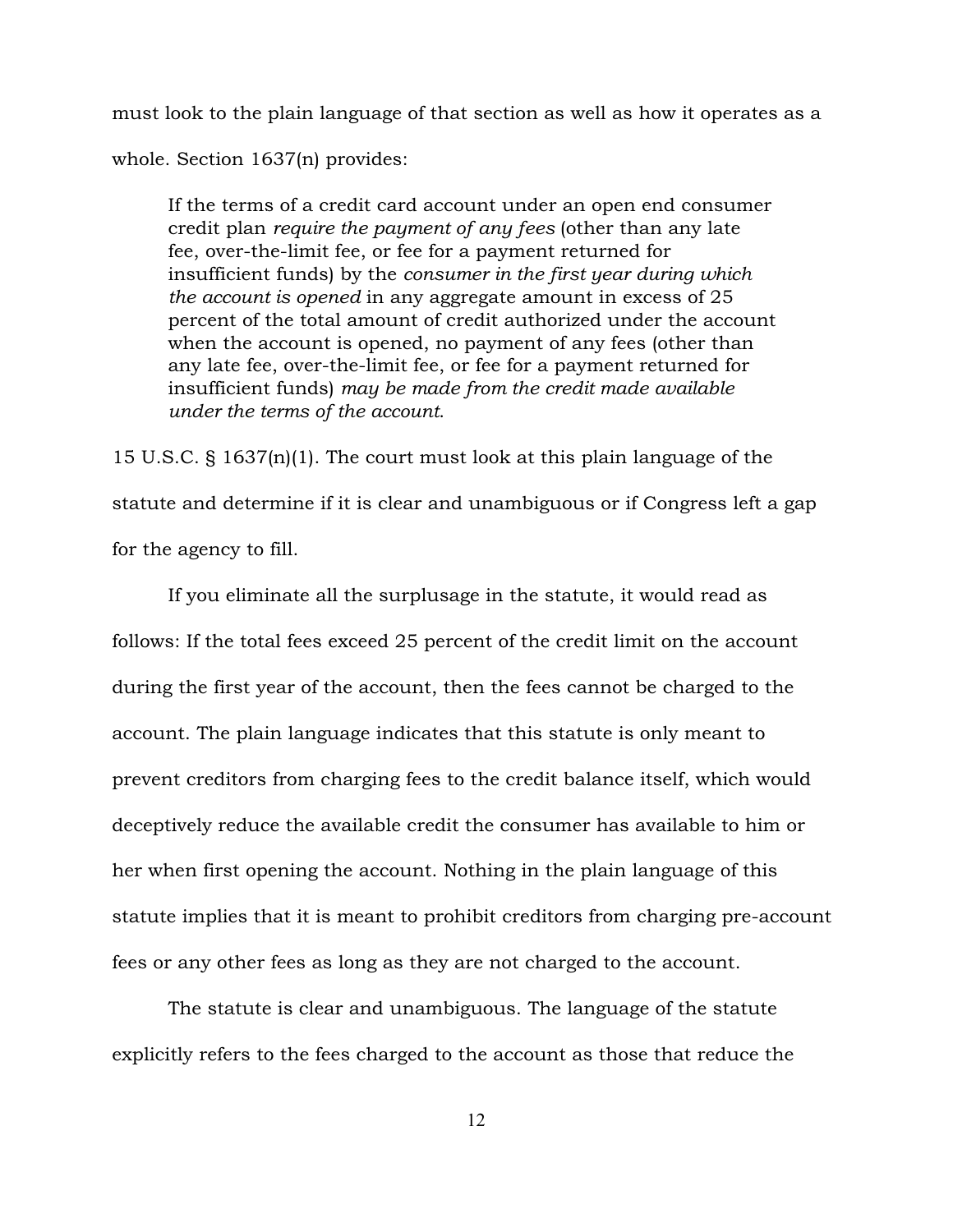credit limit, and the statute also is clear as to the time period to which fees may be charged. The plain language gives an express 365-day window when it says "in the first year that the account is opened." This is the only time-frame that the statute references, and Congress's meaning of that time period is unambiguous. Defendants claim that review of the plain language necessitates application of the "broad purposes" of the legislation in question, but the court will not read intentions into plain language. *See Bd. of Governors of the Fed. Reserve Sys. v. Dimension Fin. Corp*., 474 U.S. 361, 374 (1986) ("Congress may be unanimous in its intent to stamp out some vague social or economic evil; however, because its Members may differ sharply on the means for effectuating that intent, the final language of the legislation may reflect hardfought compromises. Invocation of the 'plain purpose' of legislation at the expense of the terms of the statute itself takes no account of the processes of compromise, and, in the end, prevents the effectuation of congressional intent.").

Even if the court did consider the legislative history and Congressional intent, it would support the conclusion of the plain language determination. The legislative history of the Credit CARD Act expresses that this legislation was intended to quell a specific type of creditor practice—the deceptive charging of excessive fees to a credit balance just to receive credit. The official purpose of the act states that it was intended "to establish fair and transparent practices relating to the extension of credit under an open end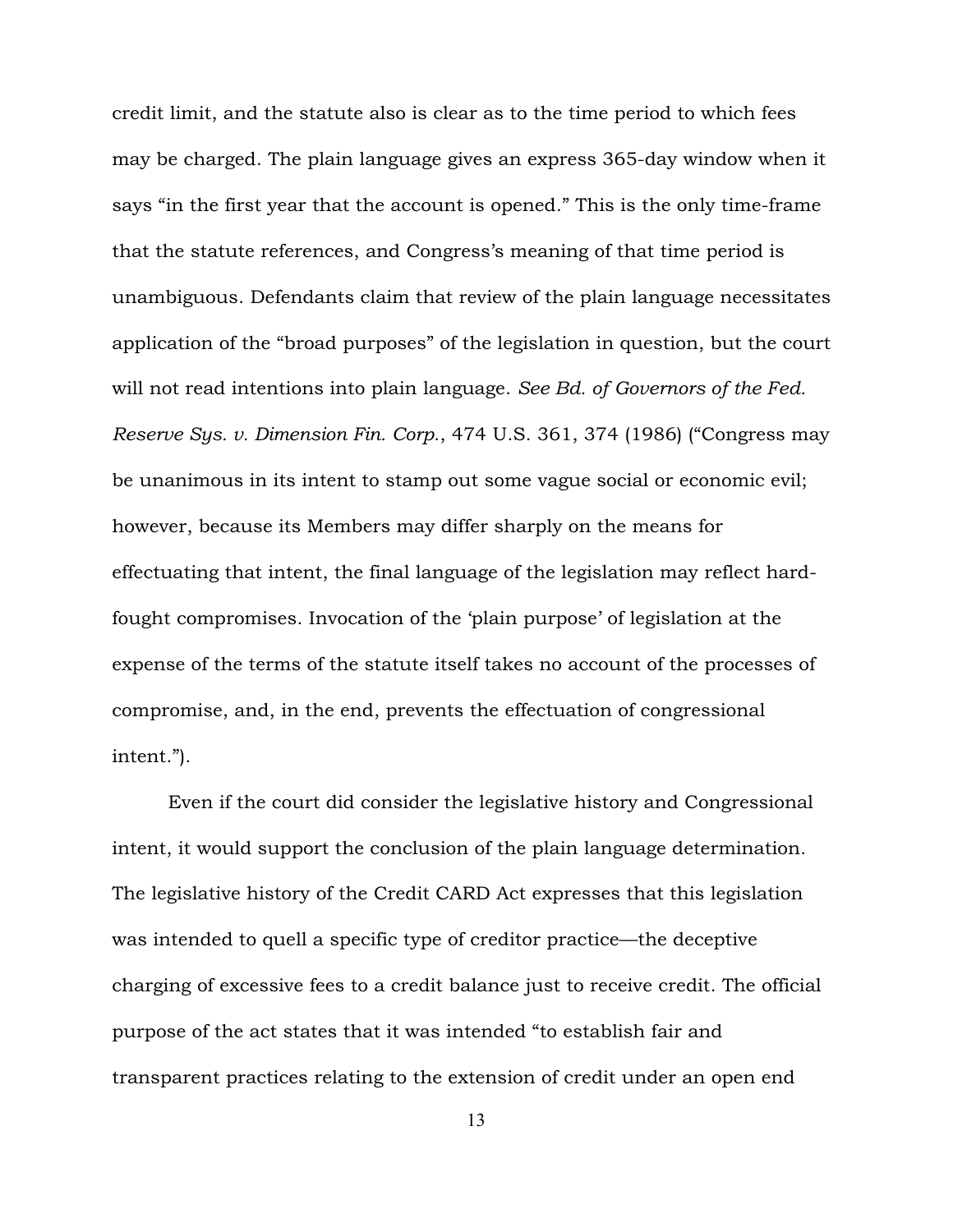consumer credit plan . . . ." Credit CARD Act of 2009, Pub. L. No. 111-24, 123 Stat. 1734 (2009). In a hearing before the Subcommittee on Financial Institutions and Consumer Credit of the House of Representatives, Chairman Luis Gutierrez stated that the Credit Cardholders' Bill of Rights Act of 2009, a precursor to the Credit CARD Act, would protect "vulnerable consumers from high-fee subprime credit cards by preventing these fees from being charged to the card itself." Docket 31-6 at 9. In their response brief, defendants cite a story told to Congress about a sailor who received one of the subprime or "fee harvester" cards and whose account balance was ravaged by fees that drastically reduced his available credit. The story detailed the fees charged to the account before he even had the ability to make a single purchase. Docket 37 at 8 (citing *Credit Card Practices: Fees, Interest Charges, and Grace Periods: Hearing before S. Comm. on Homeland Sec. & Gov't Affairs*, 110th Cong. 69- 70). This legislative history leads to the conclusion that the statute was meant to prevent the harm of fees being charged to the account that would reduce the available credit to an unknowing consumer. Defendants cite no other legislative documents that support any other intent or conclusion.

The Board's interpretation of the Credit CARD Act through its proposed rulemaking notice is equally telling as to the act's purpose. The Board stated that Congress wanted to prevent consumers from being harmed by fees charged to the credit card account itself, in particular, those credit cards that were proffered as having a specific credit limit but actually had lower credit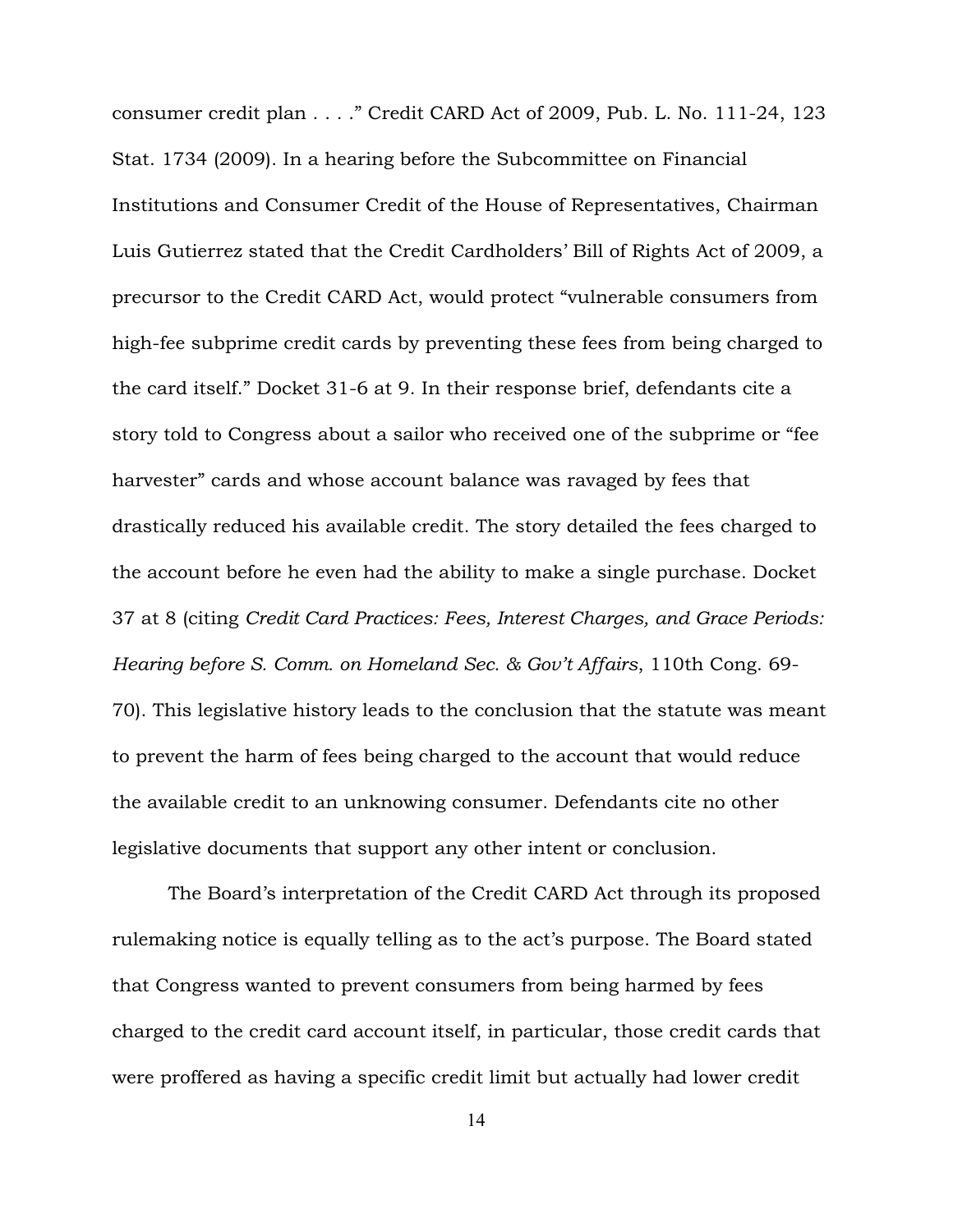available once the account opened and the initial fees were charged against the account's balance. 75 Fed. Reg. 7658, 7724 (February 22, 2010). The Board's discussion of the Credit CARD Act's purpose also said that the subprime cards that charge fees like an application fee, a program fee, or an annual fee are often billed to the consumer on the first statement and it "substantially reduc[es] from the outset the amount of credit the consumer has available to make purchases or other transactions on the account." *Id.*

Defendants also argue that First Premier's fees are inconsistent with the Congressional intent found in § 127(n)(1) of TILA. Docket 37 at 14. The Board suggested prior to the amendment and after First Premier established the program, that Congress's true intent was "to prevent card issuers from requiring consumers to pay excessive fees in order to obtain a credit card account." *Id.* The Board went on to claim that any fees charged "prior to account opening" would "disturb[] the statutory relationship between the costs and benefits of opening a credit card account." *Id.* But this is the Board's interpretation of Congressional intent, and if Congress determined it wanted to address the concept of the "statutory relationship between the costs and benefits of credit," it would have explicitly done so textually. As shown above, the plain language of the statute does not reflect that intent nor does the legislative history. Rather, each suggests that Congress intended to prevent excessive fees that were charged to the account, which would reduce the credit available to the consumer.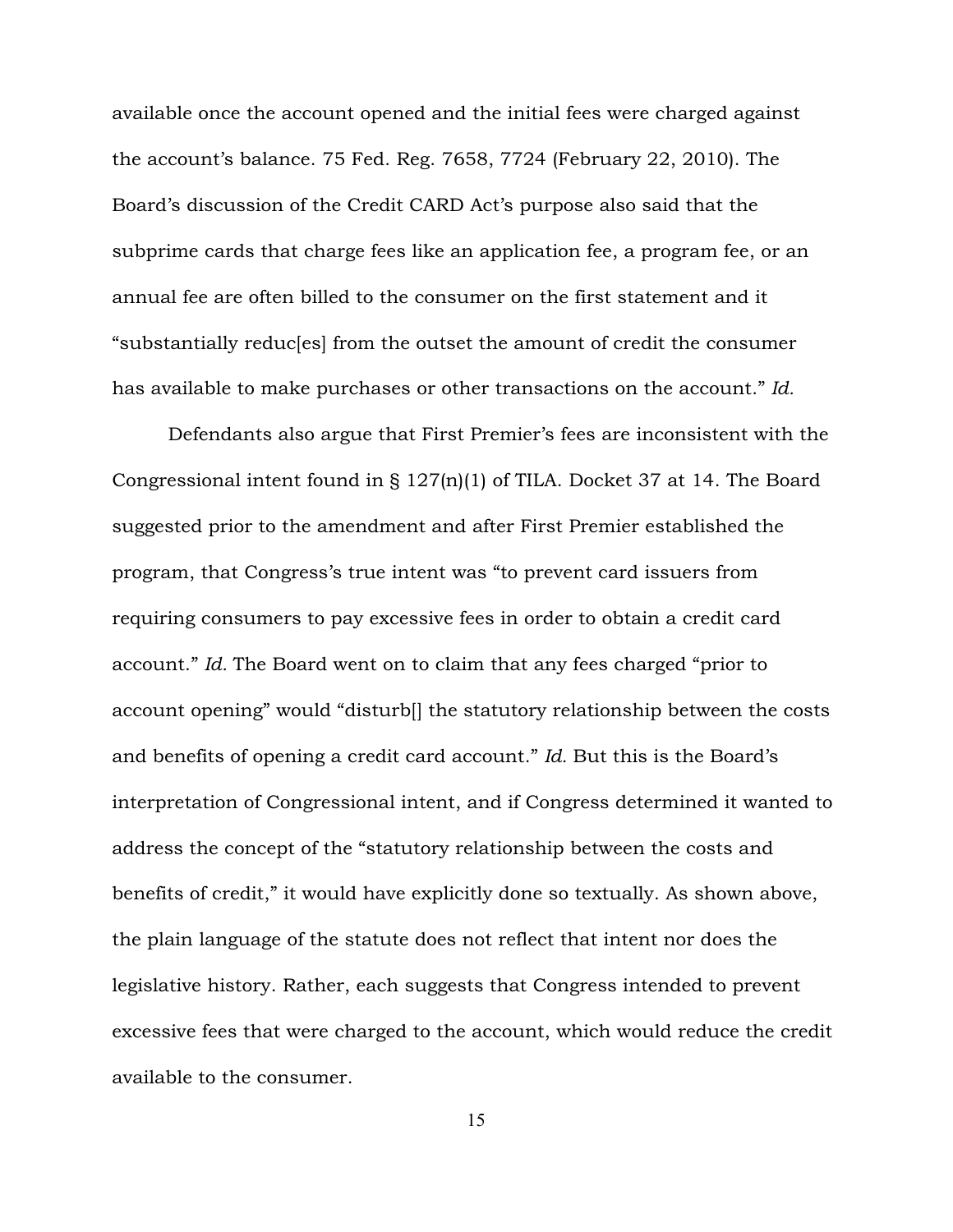The plain language of the statute itself, the legislative history surrounding its enactment, and the Board's initial interpretation of the statute's intent lead to the conclusion that the statute is unambiguous and only gives the Board the authority to promulgate regulations that operate within the boundaries of Congress's clearly expressed delegation. Because the statute unambiguously does not explicitly discuss pre-account opening fees, the court will examine the Board's actions to determine whether extending its rulemaking authority to cover First Premier's conduct was arbitrary and capricious or in excess of its authority under step two.

## 2. Is the proposed amendment promulgated by the Board a permissible construction of the statute?

In the second step of *Chevron*, "[t]he power of an administrative agency to administer a congressionally created . . . program necessarily requires the formulation of policy and the making of rules to fill any gap left, implicitly or explicitly, by Congress." *Livestock Mktg. Ass'n*, 132 F. Supp. 2d at 827 (quoting *Morton v. Ruiz*, 415 U.S. 199, 231 (1974)). If there is a gap for the agency to fill, then there is an express delegation of authority, and these legislative regulations "are given controlling weight unless they are arbitrary, capricious, or manifestly contrary to the statute." *Id.* (citing *Chevron*, 467 U.S. at 843-44). Finally, the Supreme Court acknowledged that it has long recognized "the principle of deference to administrative interpretations" and "that considerable weight should be accorded to an executive department's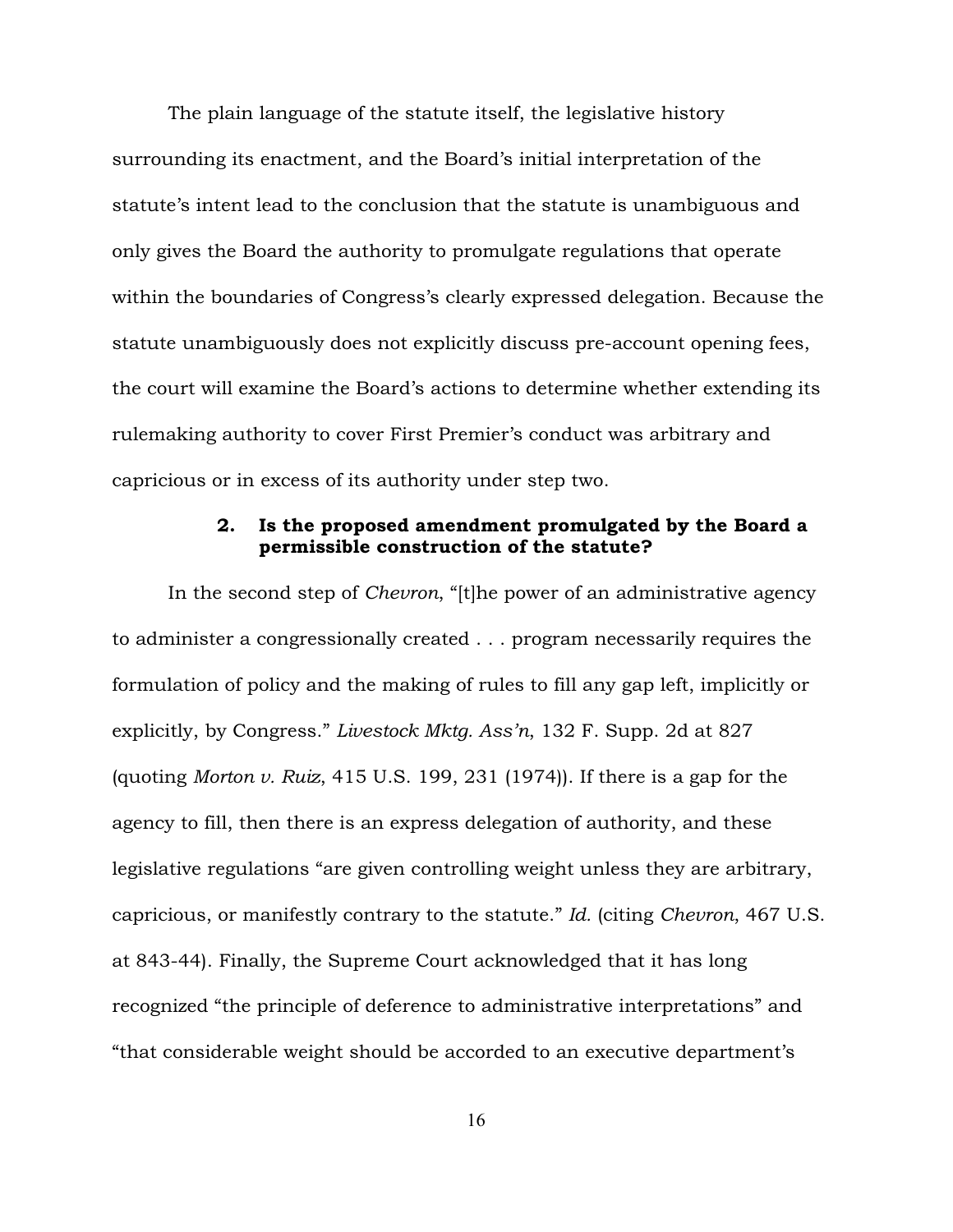construction of a statutory scheme it is entrusted to administer." *Chevron*, 467 U.S. at 844.

When determining the level of deference to the Board administering TILA under step two of *Chevron*, case law suggests "that the Board has been granted a special degree of deference in its administration of TILA."<sup>3</sup> Congress gave the Board authority to make rules in two sections of the federal code that are relevant in this case. The Board has power to administer the Credit CARD Act under its section 2, which provides: "[t]he Board of Governors of the Federal Reserve System . . . may issue such rules and publish such model forms as it considers necessary to carry out this Act and the amendments made by this Act." Credit CARD Act of 2009, Pub. L. No. 111-24, § 2. In addition, the Board had authority under TILA § 105 to prevent circumvention

<sup>&</sup>lt;sup>3</sup> Nat'l Ass'n of Mortg. Brokers v. Bd. of Governors of the Fed. Reserve *Sys.*, 773 F. Supp. 2d 151, 166 (D.D.C. 2011) (citing *Anderson Bros. Ford v. Valencia*, 452 U.S. 205, 219 (1981); *Ford Motor Credit Co. v. Milhollin*, 444 U.S. 555, 559-60 (1980); *Mourning v. Family Publ'ns Serv., Inc.*, 411 U.S. 356, 369- 71 (1973)). *See also Colo. River Indian Tribes v. Nat'l Indian Gaming Comm'n*, 383 F. Supp. 2d 123, 144 (D.D.C. 2005) ("[C]ourts have consistently read [the *Mourning*] language to describe a heightened level of deference that is due the agency's interpretation of an ambiguous statute under *Chevron* step two, rather than a warrant to override a clear statute under *Chevron* step one.") (citing *Am. Fed'n of Labor & Cong. of Indus. Orgs. v. Chao*, 409 F.3d 377, 384 (D.C. Cir. 2005); *Natural Res. Def. Council v. Jamison*, 815 F. Supp. 454, 471 (D.D.C. 1992)); *Household Credit Servs., Inc. v. Pfennig*, 541 U.S. 232, 239 (2004); *Cetto v. LaSalle Bank Nat'l Ass'n*, 518 F.3d 263, 274 (4th Cir. 2008); *In re Washington Mut. Overdraft Protection Litigation*, 539 F. Supp. 2d 1136, 1145 (C.D. Cal. 2008).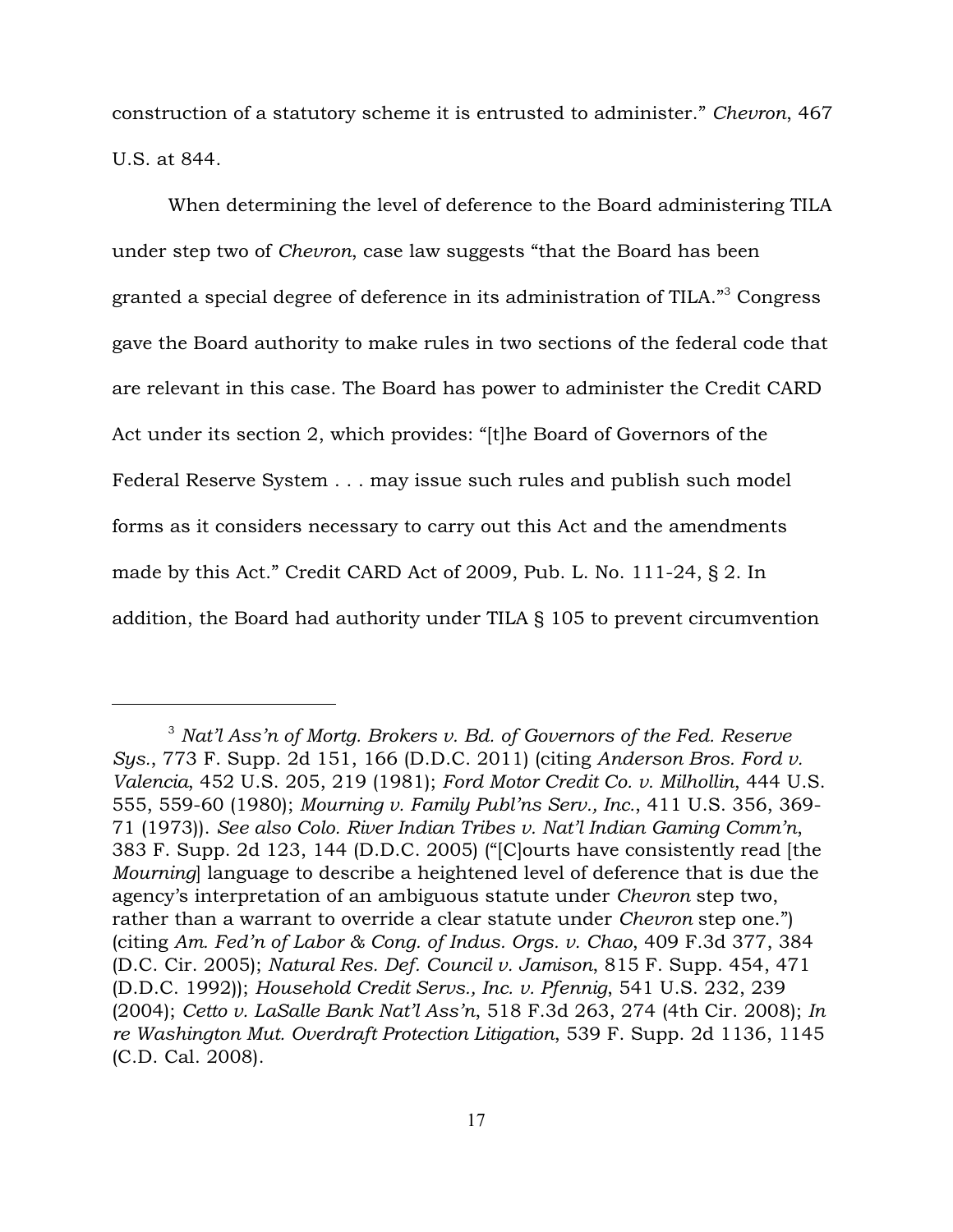or evasion of TILA, which the Credit CARD Act amended. That section

provides:

(a) Promulgation, contents, etc., of regulations

The Board shall prescribe regulations to carry out the purposes of this subchapter. Except in the case of a mortgage referred to in section 1602(aa) of this title, these regulations may contain such classifications, differentiations, or other provisions, and may provide for such adjustments and exceptions for any class of transactions, as in the judgment of the Board are necessary or proper to effectuate the purposes of this subchapter, to prevent circumvention or evasion thereof, or to facilitate compliance therewith.

15 U.S.C. § 1604(a).

Defendants argue that *Chevron* does not apply and that another test called "demonstrably irrational" determines whether the Board's action under § 105 is appropriate. The Supreme Court detailed this standard, the history of TILA, and the power Congress delegated to the Board under TILA in several cases determined prior to *Chevron*. *See Anderson Bros. Ford v. Valencia*, 452 U.S. 205 (1981); *Ford Motor Credit Co. v. Milhollin*, 444 U.S. 555 (1980); *Mourning v. Family Publ'ns Serv., Inc.*, 411 U.S. 356 (1973). In regard to agency

action, the Court stated in *Milhollin* that:

caution requires attentiveness to the views of the administrative entity appointed to apply and enforce a statute. And deference is especially appropriate in the process of interpreting the Truth in Lending Act and Regulation Z. Unless *demonstrably irrational*, Federal Reserve Board staff opinions construing the Act or Regulation should be dispositive for several reasons.

*Milhollin*, 444 U.S. at 565 (emphasis added).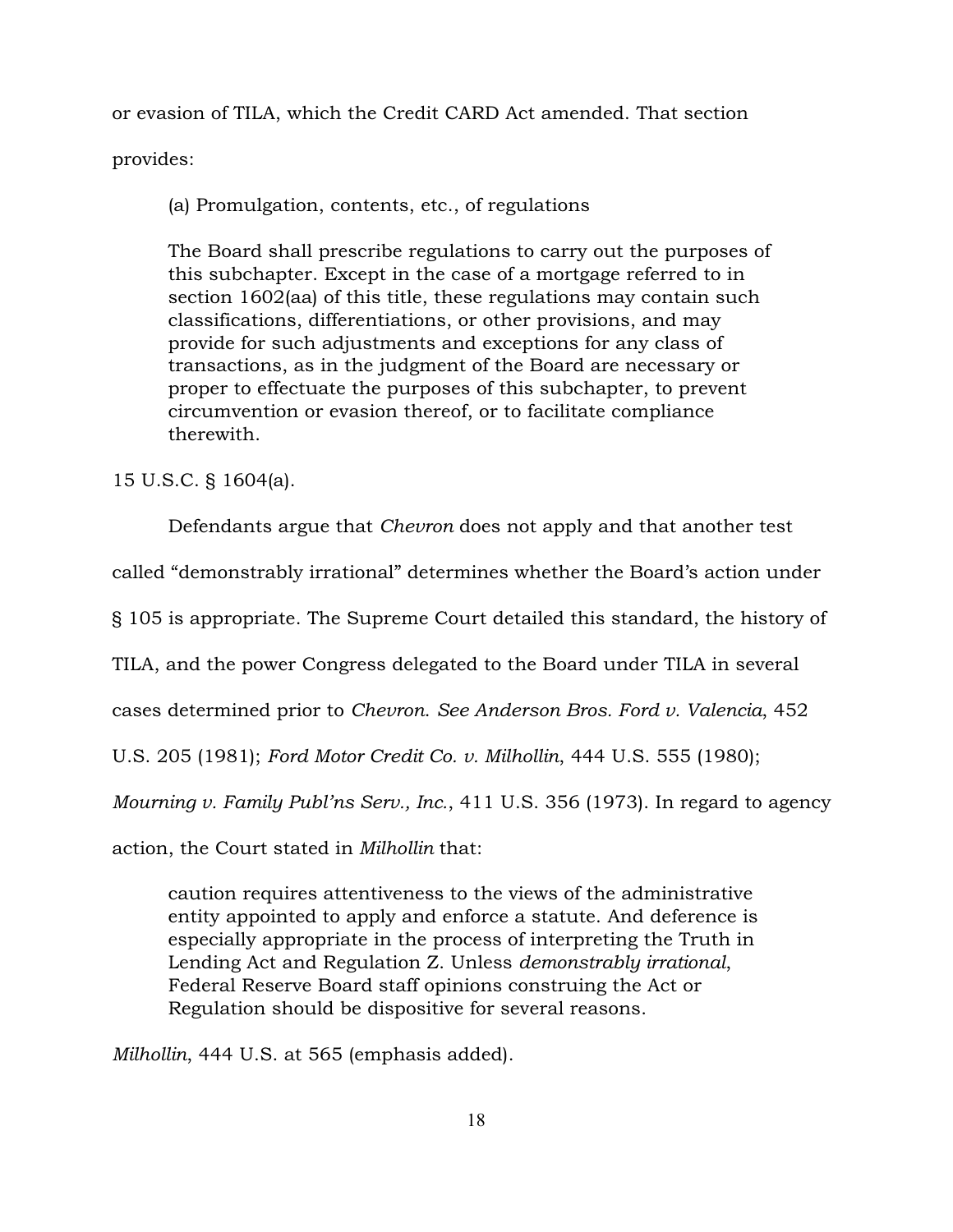The Supreme Court determined the Board was pivotal in "setting [the statutory] machinery in motion[,]" and "Congress has specifically designated the Federal Reserve Board and staff as the primary source for interpretation and application of truth-in-lending law" to guide creditors through TILA's complications. *Id.* at 566. In *Anderson Bros. Ford*, the Court stated that "absent some obvious repugnance to the statute, the Board's regulation implementing this legislation should be accepted by the courts, as should the Board's interpretation of its own regulation." *Anderson Bros. Ford*, 452 U.S. at 219 (citing *Milhollin*, 444 U.S. 555).

Clearly, Congress intends for the Board, and now the Bureau, to be the expert on TILA and the Credit CARD Act and to be afforded more deference than the typical agency, but the language of *Mourning* and its progeny make sense standing alone only in a pre-*Chevron* setting. "In deciding whether to defer to agency determinations or to substitute their own judgment for that of the agency, pre-*Chevron* courts frequently looked to the relative competence of the agency and the court in deciding the matter in question." *Oil, Chem. & Atomic Workers Int'l Union, AFL-CIO v. Nat'l Labor Relations Bd.*, 46 F.3d 82, 90 (D.C. Cir. 1995). When courts wanted to accept "reasonable agency interpretations" they "often referred to the agency's expertise, its familiarity with the history and purposes of the legislation at issue, and its practical knowledge of what will best effectuate the purposes of the statute." *Id.* (citations omitted). Defendants' complete reliance on the authority granted in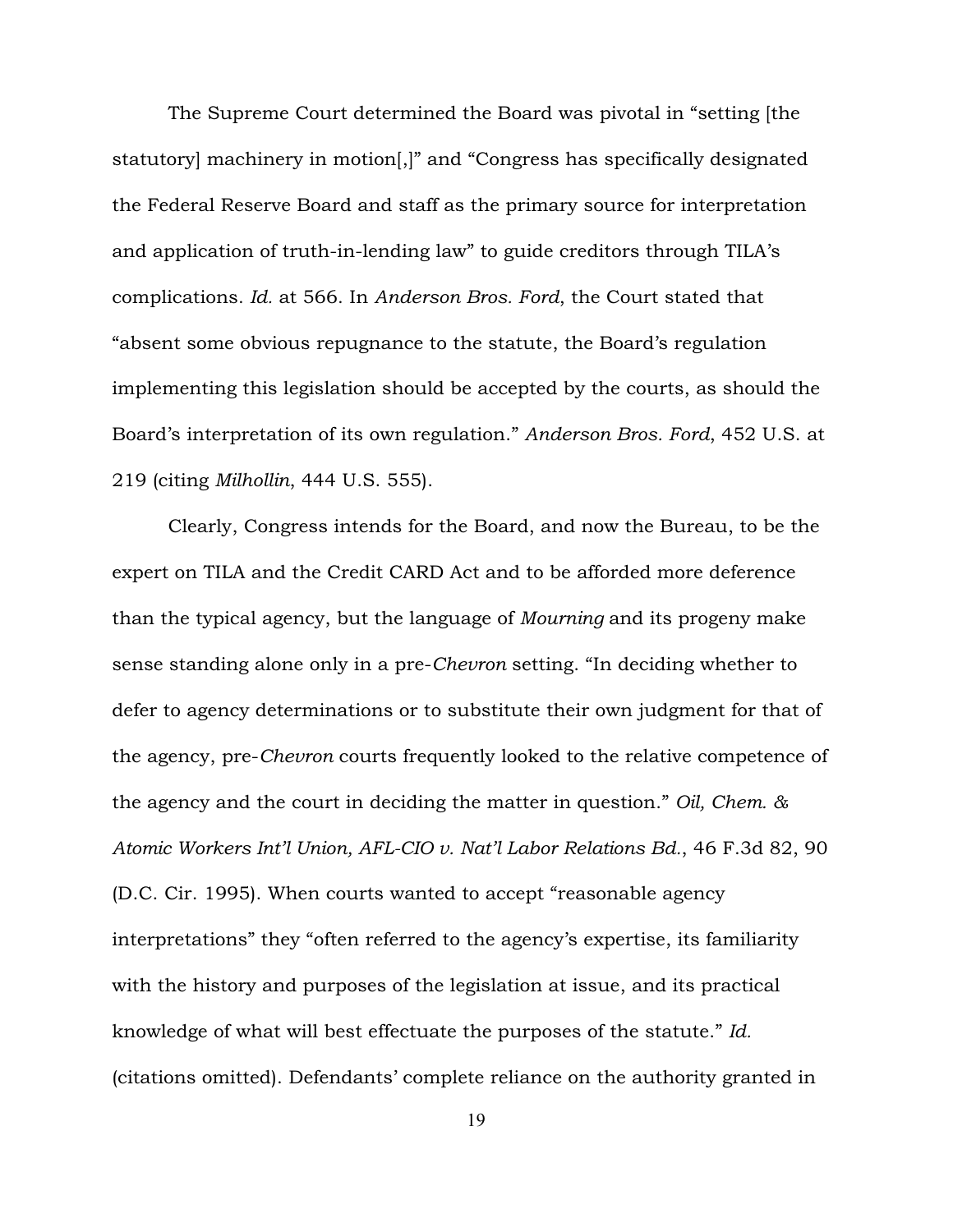§ 105 and detailed in the pre-*Chevron* cases falls short without the context of *Chevron* step one's plain language interpretation and Congressional intent or legislative history.

Even though these § 105 TILA cases were decided prior to *Chevron*, the language alludes to what is now step one of the *Chevron* deference test. For instance, the Court stated in *Milhollin* that "[a]t the threshold, therefore, interpretation of TILA and Regulation Z *demands an examination of their express language; absent a clear expression*, it becomes necessary to consider the implicit character of the statutory scheme." *Milhollin*, 444 U.S. at 560 (emphasis added). Beyond that, numerous federal courts have determined that it is appropriate to include language from *Milhollin* and *Mourning* to give the Board more deference than normal under step 2, but to still apply the complete *Chevron* test. *See Co. River Indian Tribes v. Nat'l Indian Gaming Comm'n*, 383 F. Supp. 2d 123, 144 (D.D.C. 2005) ("[C]ourts have consistently read [*Mourning*] to describe a heightened level of deference that is due the agency's interpretation of an ambiguous statute under *Chevron* step two, rather than warrant to override a clear statute under *Chevron* step one.").

With that framework in mind, it is necessary to determine whether the Board acted appropriately within its statutory authority in attempting to fill a gap or statutory silence. Nothing in the plain language of § 1637(n) suggests that Congress wanted this provision to extend beyond addressing the problem of creditors charging consumers more than 25 percent of the credit line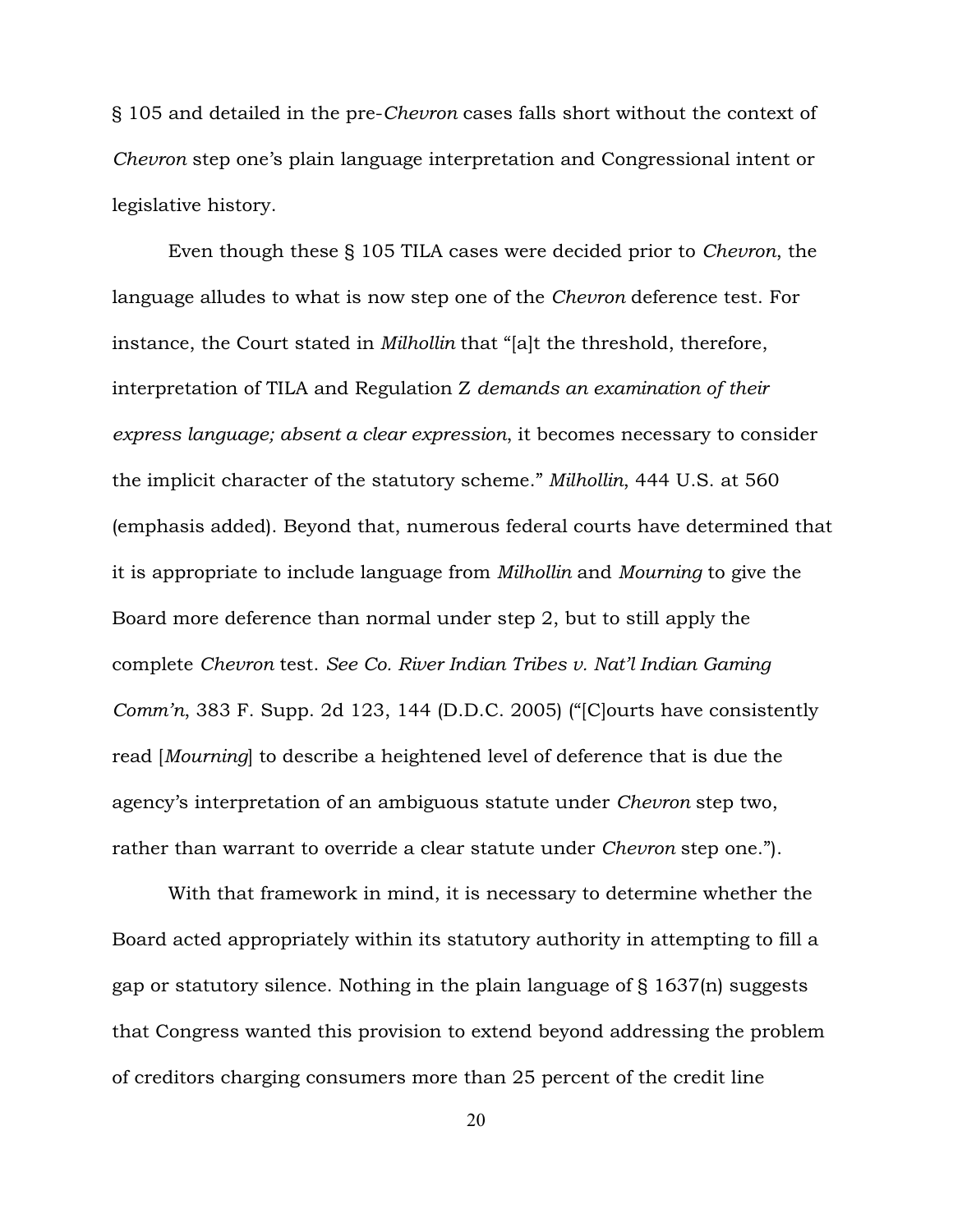through fees charged to the account itself. Because the purpose of the statute is clear and the boundaries were set for the Board to operate within, the authority to make rules and administer § 1637(n) does not extend to applying the language of that statute to pre-account fees when they are not charged to the balance of the card or to the account itself. Whether the Board is attempting to reach First Premier's fees by changing the statutorily-set time period of one year "during which the account is opened" or changing its interpretation of what fees are included in the 25 percent statutory cap, both are impermissible extensions of the Board's authority because it attempts to reach conduct outside the scope of the statute. With the proposed amendment, the Board would change the purpose of the statute from preventing fees that reduce the available credit under the account to reaching any fee the Board does not like. This fundamental shift in statutory policy goes against a clear mandate by Congress and is arbitrary, capricious, and contrary to the Board's statutory authority. While "[t]he statute may be imperfect, [ ] the Board has no power to correct flaws that it perceives in the statute it is empowered to administer." *Dimension Fin. Corp*., 474 U.S. at 374. The Board's "rulemaking power is limited to adopting regulations to carry into effect the will of Congress as expressed in the statute." *Id.* 

The Board is afforded higher deference than the average agency, but the Board cannot fill a gap when none exists. *See Lamie v. U.S. Trustee*, 540 U.S. 526, 538 (2004) (stating that "[t]here is a basic difference between filling a gap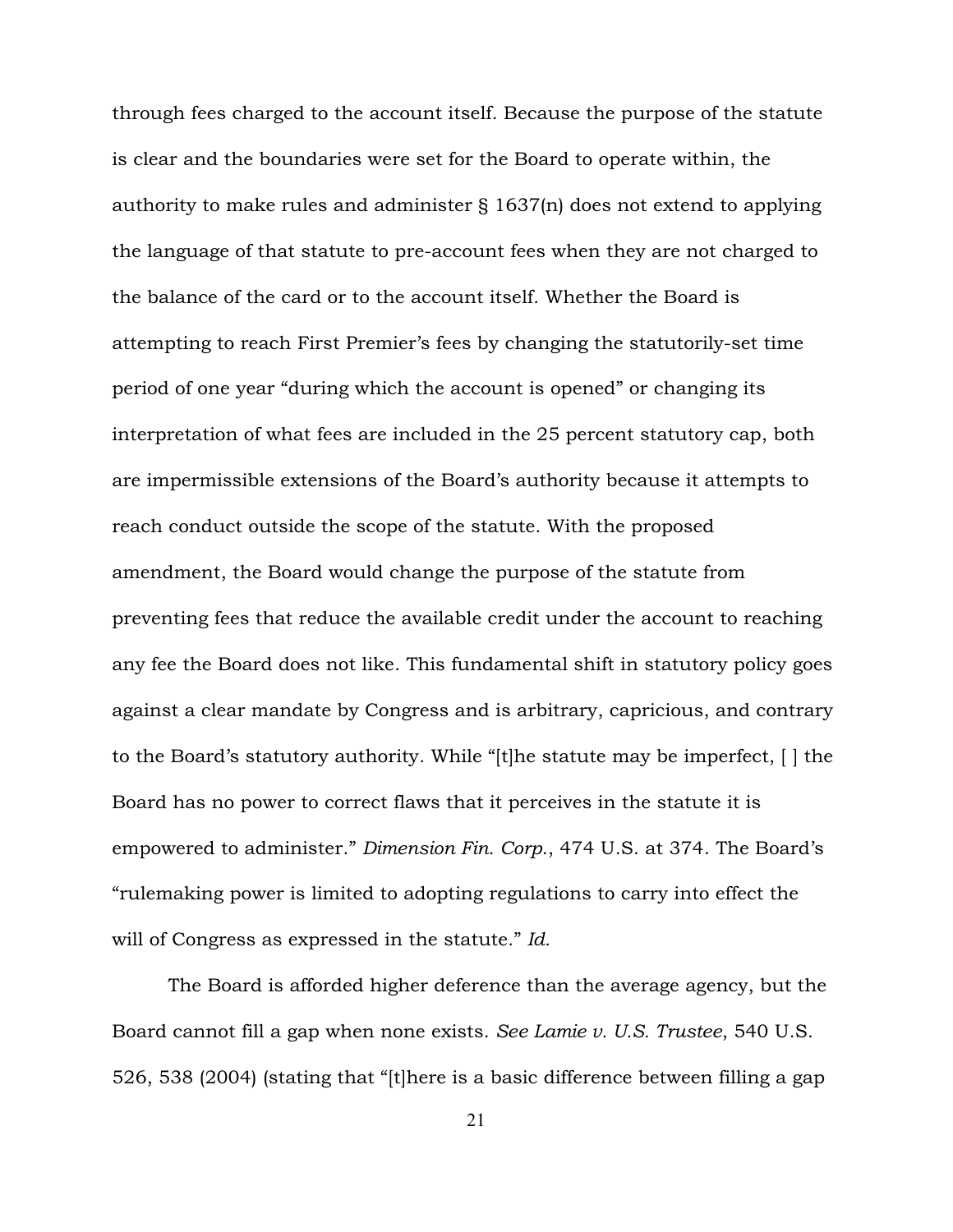left by Congress' silence and rewriting rules that Congress has affirmatively and specifically enacted") (citation omitted). The Board did not reasonably define an ambiguous term within the statute to reach First Premier's fee, which would have been within its power. Instead it arbitrarily chose to extend a definitive period of time established by Congress to reach a type of fee that is not charged to the account balance and not the sort of deceptive practice Congress meant to extinguish. *See Dimension Fin. Corp*., 474 U.S. at 368-74 (stating that the Board's definition of banks and associated terms that attempted to bring certain institutions within its authority was unreasonable and outside its authority); *Friends of the Boundary Waters Wilderness v. Dombeck*, 164 F.3d 1115, 1124 (8th Cir. 1999) (determining the Forest Service's broadening of a statutorily restrictive phrase "that particular lake" to mean more than one lake and to redefine the term was contrary to the clearly expressed intent of Congress when the plain language and its context were unambiguous).

Congress specifically enumerated what conduct it wanted to reach in § 1637(n), and the Board's regulation covering something far beyond that express direction would be like the Board creating its own gap and then filling it. Separation of powers forbids such leaps absent the express will of Congress. *See Dimension Financial Corp*., 474 U.S. at 373 n.6 (stating the agency's authority "only permits the Board to police within the boundaries of the Act; it does not permit the Board to expand its jurisdiction beyond the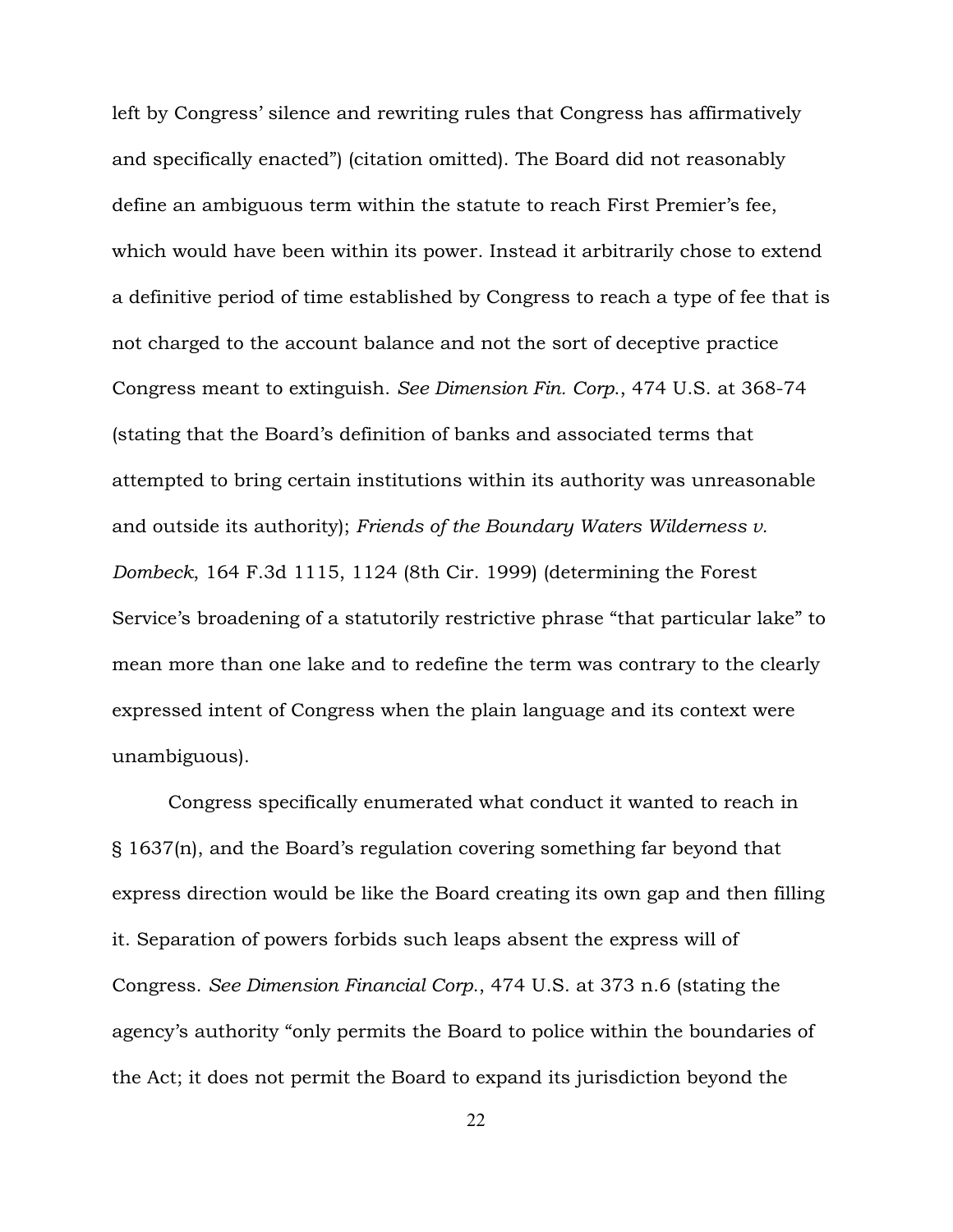boundaries established by Congress [in the act]"); *see also Colorado River*, 383 F. Supp. 2d at 144-45 (allowing an agency to issue any regulation that is "reasonably related to the purposes of the enabling legislation" is unacceptable, and "would give an agency essentially limitless power to write new law, without any regard for the language or legislative history of the governing statute, so long as it arguably fits within the purposes of the statutory scheme . . .").

Defendants contend that § 1637(n) does not address creditors charging pre-account opening fees like those in the program so it is appropriate to fill the statutory silence. This argument fails because if that were the case agencies would have unlimited power to fill any purported "gap" and make rules when there is no express commentary on an issue one way or the other. As the District of Columbia Circuit reasoned:

[T]o suggest, as the Board effectively does, that *Chevron* step two is implicated any time a statute does not expressly *negate* the existence of a claimed administrative power . . . is both flatly unfaithful to the principles of administrative law . . . and refuted by precedent. Were courts to *presume* a delegation of power absent an express *withholding* of such power, agencies would enjoy virtually limitless hegemony, a result plainly out of keeping with *Chevron* and quite likely with the Constitution as well.

*Oil, Chem & Atomic Workers,* 46 F.3d at 90 (internal citations omitted). Moreover, there is clear direction from Congress that § 1637 only regulates fees that reduce the credit line, which would not include pre-account opening fees and would not equate to statutory silence.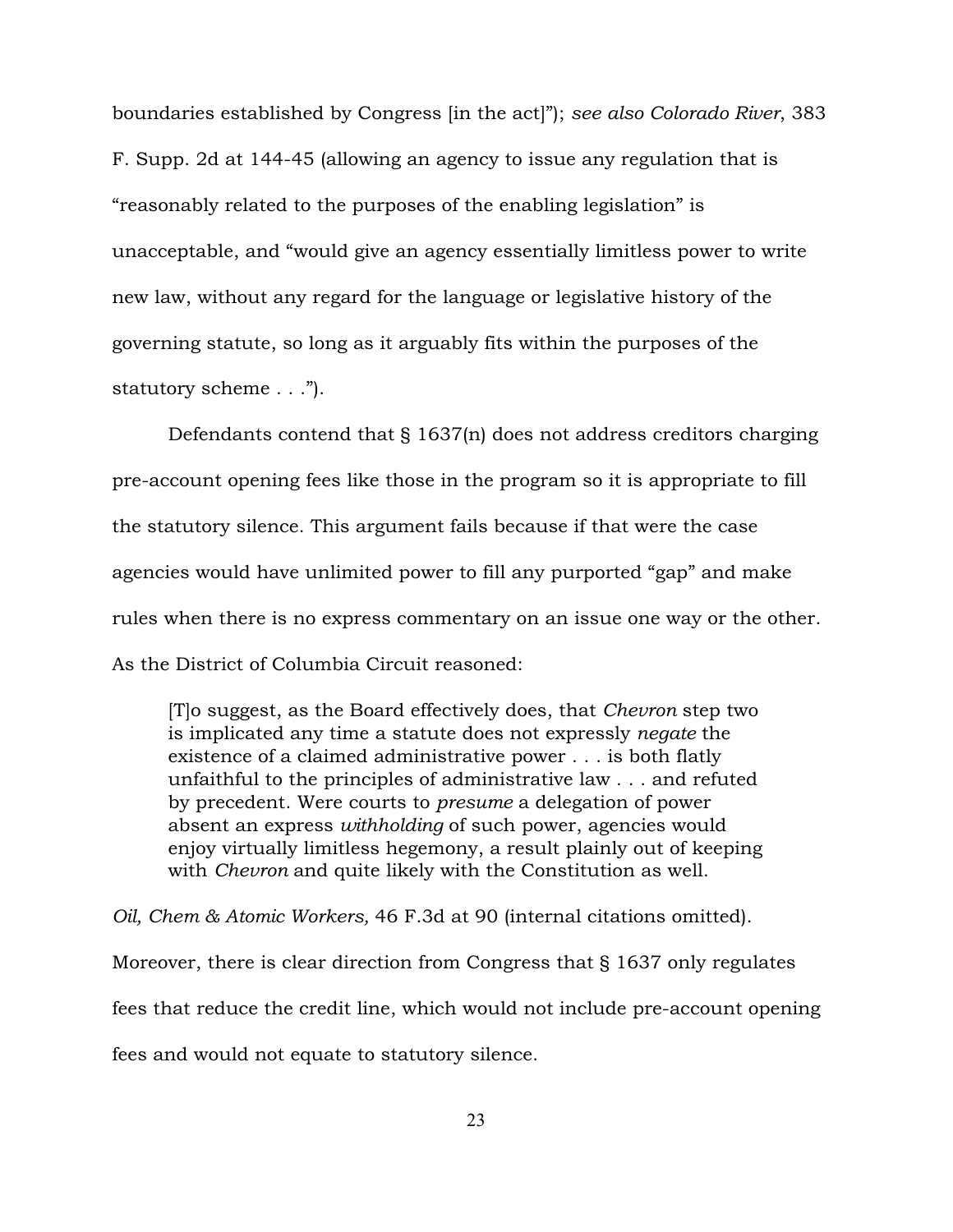Defendants also argue that the court does not have to guess what Congress would have done with First Premier's program because the text of TILA is the best evidence. Docket 37 at 23. Defendants cite *Mourning,* saying Congress knew that "some creditors would attempt to characterize their transactions so as to fall one step outside whatever boundary Congress attempted to establish." *Mourning*, 411 U.S. at 365. While *Mourning* is still good law, it only gives more deference to the Board. And the power of the Board to prevent circumvention of TILA is invoked only when an entity attempts to evade a boundary set by Congress. The boundary that Congress set here only applies to fees charged to the account balance that would surprise the consumer when the balance of the account is diminished due to these fees. With First Premier's fee, the consumer has no such surprise or reduction in credit because up-front fees are disclosed and must be paid in full from a liquid source before credit is extended.

Finally, defendants argue that extending the scope of § 1637 to include the pre-account opening fee at issue is not contrary to the purpose of TILA because this fee is the functional equivalent to the type of fee Congress was attempting to prevent. Docket 37 at 26. There is a marketable difference, however, between the pre-account opening fee that is not charged to the account balance and fees that are charged to the account balance. The preaccount opening fee will be paid before credit is extended and must be a conscious decision by the consumer. Fees charged to the account balance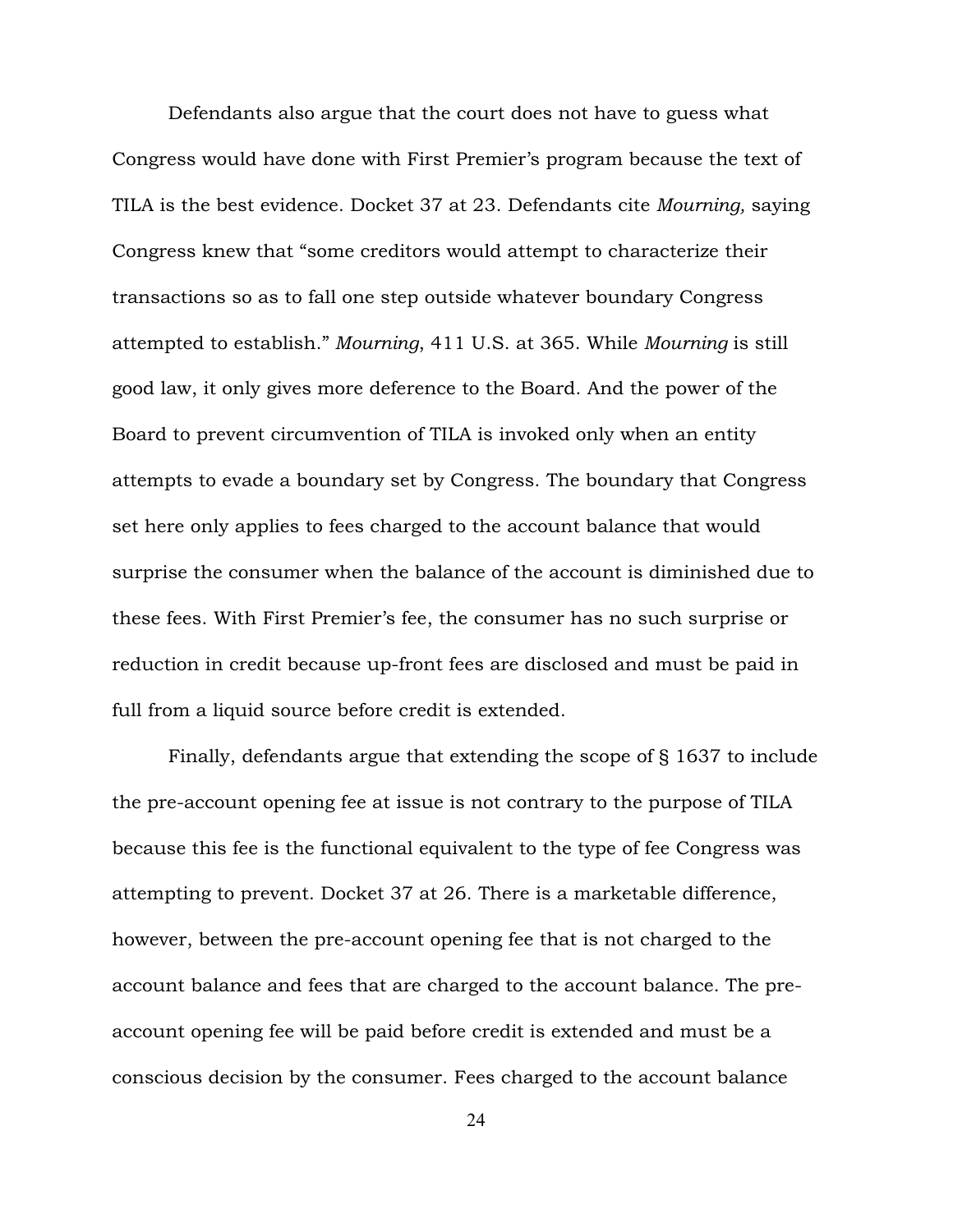after opening on the other hand, may be surprise fees that would appear on the account and would deplete the credit line. While the line between the two types of fees may be thin, the distinction is there, and Congress only expressly intended to reach the fees charged to the account itself. Moreover, the Supreme Court determined that functional equivalents are not enough when "Congress defined with specificity" what is subject to regulation. *Dimension*, 474 U.S. at 373-74.

Given the analysis above, First Premier demonstrated not only that it had a fair chance of winning the case on the merits, but that it is "likely" to prevail. While the Eighth Circuit has not determined whether agency regulations require the higher preliminary injunction test established in *Planned Parenthood*, First Premier wins under either the traditional *Dataphase* test or the heightened *Planned Parenthood* test. This factor weighs in favor of granting the preliminary injunction to First Premier so the court will analyze the remaining three factors.

#### B. Irreparable Harm

First Premier claims it will suffer irreparable harm if the preliminary injunction is not granted because it will lose goodwill with its customers, have to drastically reduce its workforce, incur substantial shut-down costs in preparation for the October 1 effective date, and the regulation will threaten First Premier's very existence by causing the loss of millions of dollars in profits, which are unrecoverable due to governmental sovereign immunity.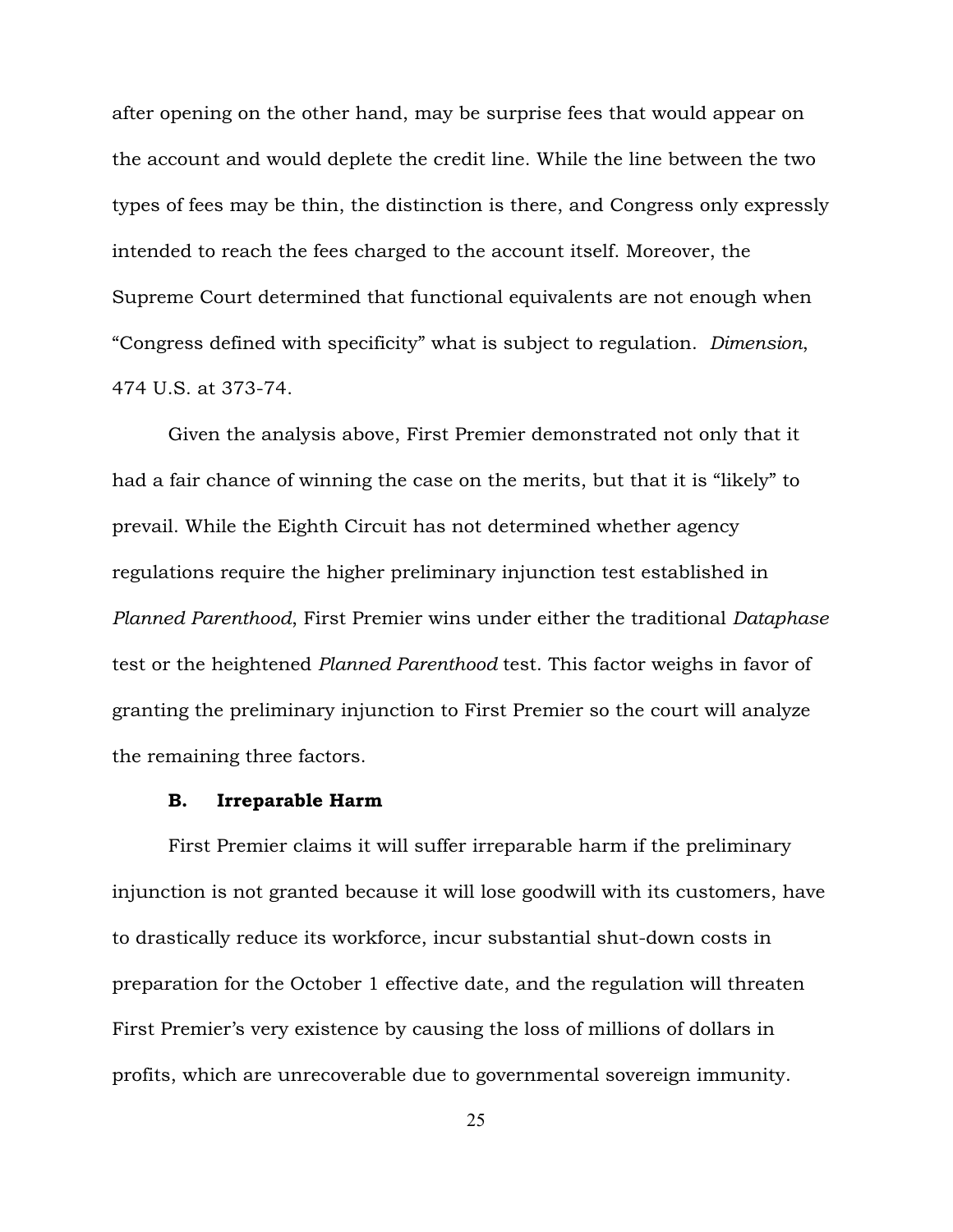"If the party with the burden of proof makes a threshold showing that it is likely to prevail on the merits, the district court should then proceed to weigh the other *Dataphase* factors." *Planned Parenthood*, 530 F.3d at 732. "Irreparable harm occurs when a party has no adequate remedy at law, typically because its injuries cannot be fully compensated through an award of damages." *Rogers Group, Inc. v. City of Fayetteville, Ark.*, 629 F.3d 784, 789 (8th Cir. 2010) (citing *Gen. Motors Corp. v. Harry Brown's, LLC*, 563 F.3d 312, 319 (8th Cir. 2009)). The irreparable harm factor requires plaintiffs "seeking preliminary relief to demonstrate that irreparable injury is *likely* in the absence of an injunction." *Winter v. Natural Res. Def. Council, Inc.*, 555 U.S. 7, 22 (2008) (citations omitted). "Financial harm without more cannot constitute irreparable injury unless it threatens the very existence of the movant's business." *Ranchers Cattlemen Action Legal Fund v. U.S. Dep't of Agric*., 566 F. Supp. 2d 995, 1007 (D.S.D. 2008) (citation omitted).

First Premier alleges and defendants admit that any monetary harm that First Premier incurs is not recoverable because defendants have governmental sovereign immunity. *See Baker Elec. Coop., Inc. v. Chaske*, 28 F.3d 1466, 1473 (8th Cir. 1994) (recognizing the governmental entity has Eleventh Amendment sovereign immunity from federal actions requesting money damages and determining plaintiff demonstrated irreparable harm) (citing *Pennhurst State Sch. & Hosp. v. Halderman*, 465 U.S. 89, 102-03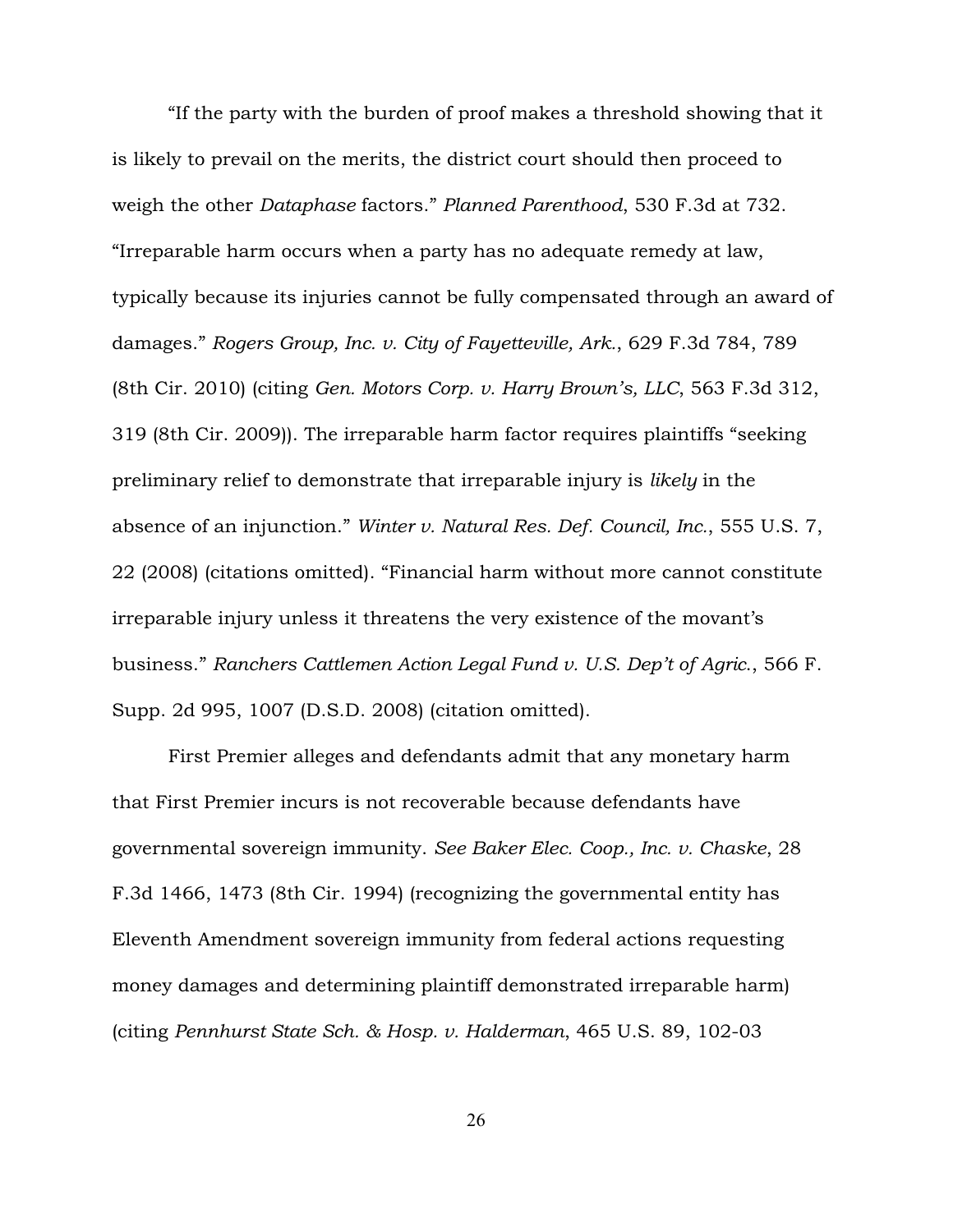(1984)). This factor supports First Premier's position but is not conclusive on the potential harm issue.

First Premier also alleges substantial injury to the goodwill of its business. "Injury to reputation or goodwill is not easily measurable in monetary terms and so often is viewed as irreparable." 11A Charles Alan Wright & Arthur R. Miller, *Federal Practice and Procedure* § 2948.1 at 159 (3d ed. 2008); *see also Planned Parenthood of Minn., Inc. v. Citizens for Cmty. Action*, 558 F.2d 861, 867 (8th Cir. 1977). The Eighth Circuit has held that a district court did not err in finding that loss of goodwill with customers is sufficient to establish irreparable harm. *Med. Shoppe Int'l, Inc. v. S.B.S. Pill Dr., Inc*., 336 F.3d 801, 805 (8th Cir. 2003). A district court may require more than loss of goodwill to show irreparable harm, but the court has the discretion to determine whether that factor mandates more concrete proof. *Rogers Group*, 629 F.3d at 790 (citing *Gen. Motors*, 563 F.3d at 319-20).

First Premier does serve a unique market—customers with poor credit who rely on businesses like First Premier to acquire and improve credit. First Premier is one of few businesses in the country that offers such high-risk borrowers the chance to rebuild their credit history. Docket 28 at 33 (citing Beacom Aff. ¶ 26). In fact, First Premier has 20 percent of the market share of this type of business. *Id.* Any goodwill that First Premier has built with these customers could be lost if the program is shut down and these customers lose their main access source to credit.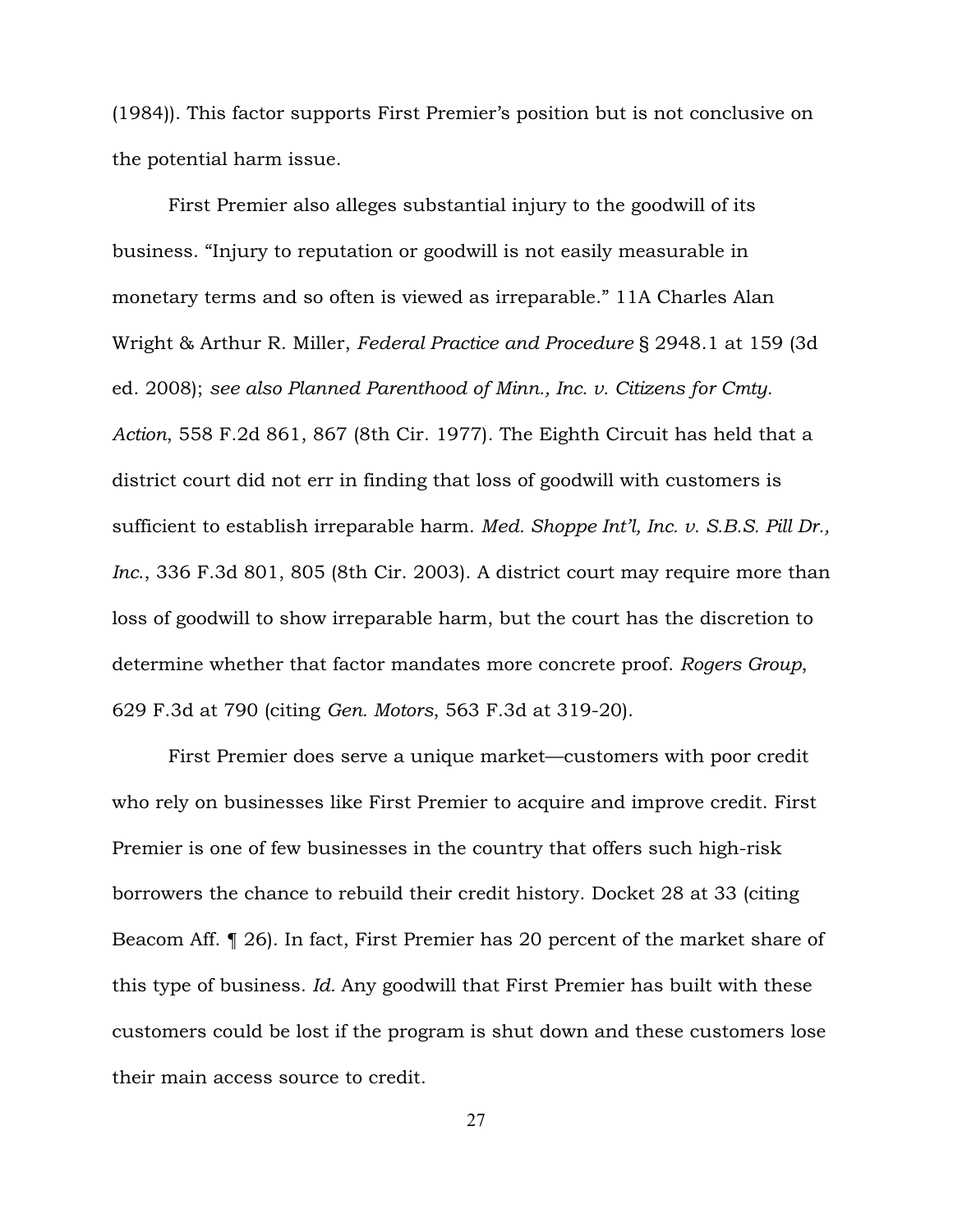First Premier also claims that it will lose numerous skilled employees if the regulation goes into effect. First Premier has already shown that it had to close one location in Spearfish, South Dakota, as a result of and in preparation for the amendment to Regulation Z. Docket 28 at 31; *see Packard Elevator v. I.C.C.*, 782 F.2d 112, 115 (8th Cir. 1986) (stating to prove irreparable injury the plaintiff must show "harm has occurred in the past and is likely to occur again"). Prior to the regulation, First Premier employed more than 1800 employees in South Dakota, and since that time it has laid off more than 300 employees and expects to lay off many more in its other operation centers if the amendment goes into effect. Docket 28 at 31. First Premier also has demonstrated that it is likely to decrease the workforce at additional sites if the preliminary injunction is not granted.

First Premier also argues that it has scaled back marketing efforts for the program, and the number of account openings has decreased significantly, which diminishes profits. Docket 28 at 30. First Premier opened more than 340,000 accounts under the program since it began. It estimates it would have opened more than 50,000 new accounts per month without the proposed amendment, which would have earned millions of dollars in profits. *Id.* at 31. First Premier forecasts that it will lose approximately \$1,200,000 per month if the amendment goes into effect, assuming the typical account remains open for 24 months. Docket 41 ¶ 9. First Premier also showed that costs to shut down the program would be substantial as well as potential re-start costs if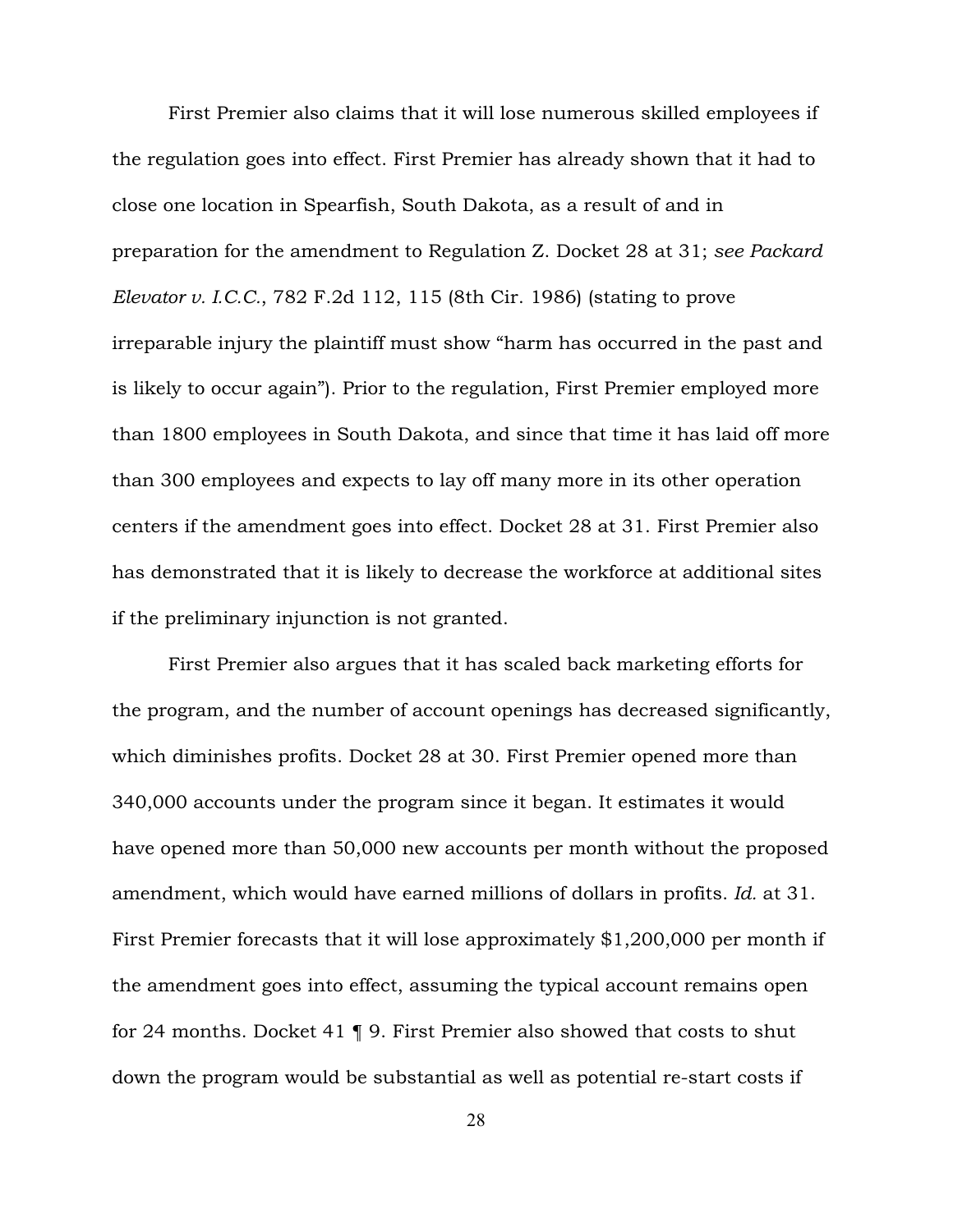the injunction is granted. Docket 28 at 32. First Premier claims that the proposed amendment threatens its very existence in part because within the next five years the up-front fee credit card under the program will account for 50 to 60 percent of its overall business. Docket 41 ¶ 7. After considering all of First Premier's proposed harms, the court finds that this factor, the threat of irreparable harm, weighs in favor of granting the preliminary injunction.

### C. Balance of Harms

First Premier alleges that the balance of harms factor is in its favor because it would sustain substantial harm if the preliminary injunction is denied, and defendants' potential harm is slight. "The balance of harms analysis examines the harm of granting or denying the injunction upon both of the parties to the dispute and upon other interested parties, including the public." *Ranchers Cattlemen Action Legal Fund*, 566 F. Supp. 2d at 1008 (citation omitted). Defendants contend that the public will be harmed if the 2011 regulation does not go into effect. First Premier has demonstrated substantial and likely harm to its business, employees, and future if the preliminary injunction is not granted. While both sides could be harmed, the potential harm to plaintiffs is more severe because the harms directly affect the heart of plaintiffs' business. Thus, the court finds that the balance of harms weighs in favor of granting the injunction.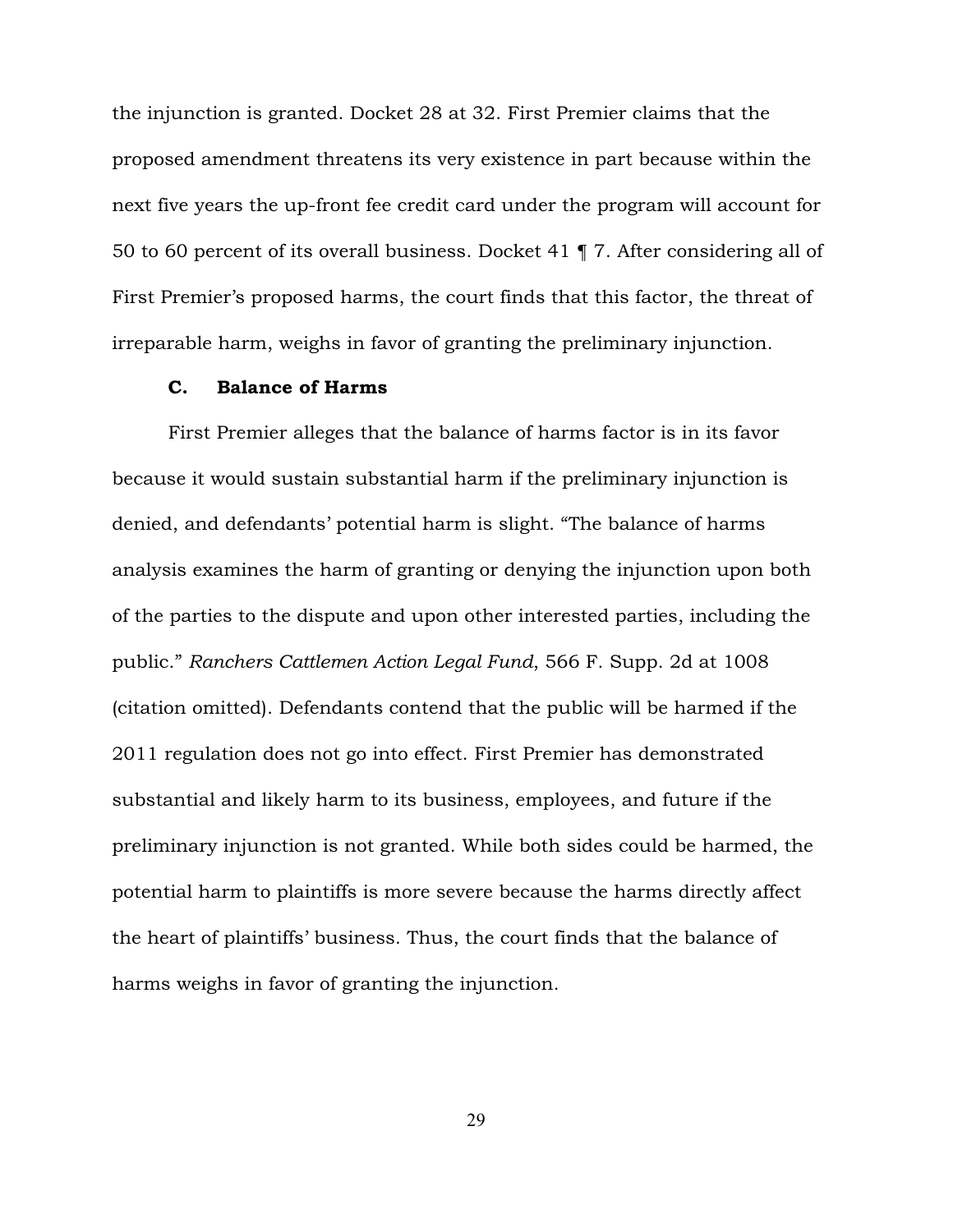#### D. Public Interest

First Premier demonstrated that the proposed amendment to Regulation Z is "likely" arbitrary and capricious or in excess of the Board's authority, and there is a public interest in protecting the business of one of the top employers in the state of South Dakota. Docket 29-1 at 18. The public has an interest in finding and keeping employment and maintaining businesses that grow the local economy. While the public has an interest in agencies administering laws that Congress enacts, the public interest is served by ensuring that those same agencies do not extend their power beyond the express delegation from Congress. The public has a clear interest that Congress's word be supreme and not extended or amended by agency action. *See Livestock Mktg. Ass'n*, 132 F. Supp. 2d at 829 ("The public has an interest in executive compliance with the restrictions placed upon an agency by Congress.").

A key factor to the public interest is access to the benefits of credit cards in this market economy. Consumers need readily available credit from credit cards to make car rentals, hotel reservations, and everyday purchases for entertainment, medical expenses, prescriptions, travel, and online shopping. Docket 30 ¶¶ 3-4. Credit cards like First Premier's also are important for consumers who are trying to rebuild credit and want to obtain savings on insurance, housing, and employment. *Id.* ¶ 5. Conversely, the public has an interest that potentially dangerous subprime credit cards with excessive fees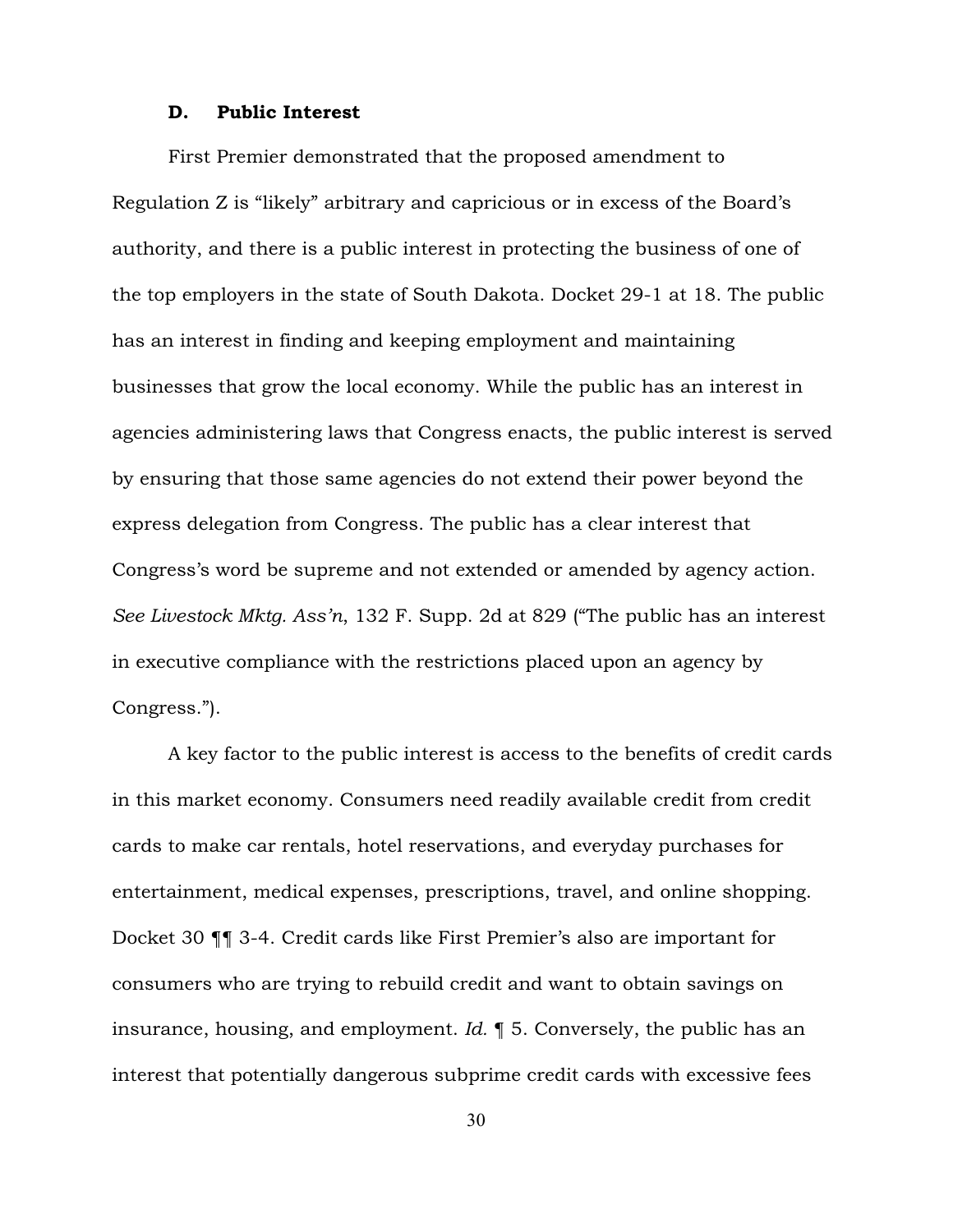be regulated to protect consumers. Even with enjoinment of this portion of the proposed amendment, the initial statute and regulation continue to protect consumers against the reduction of the account's credit balance through excessive fees—the harm Congress intended to prevent. After weighing the public interest factor, the court finds that it weighs in favor of granting the preliminary injunction.

After weighing the factors established by *Dataphase* and applying the likely to prevail on the merits standard articulated in *Planned Parenthood*, First Premier has sufficiently demonstrated that it is "likely" to succeed on the merits of its claim because the Board acted in excess of its statutory authority, First Premier would suffer substantial harm if the injunction is not granted, that its harm outweighs defendants' harm, and that an injunction supports the public interest.

#### II. Bond Requirement

"The Federal Rules of Civil Procedure require the movant to give security for the issuance of a preliminary injunction." *Ranchers Cattlemen Action Legal Fund*, 566 F. Supp. 2d at 1008 (citing Fed. R. Civ. P. 65(c)). The Eighth Circuit affords much discretion to the district court to set bond, but it will reverse the district court if it abuses its discretion when setting the bond because of an improper purpose, or does not require an appropriate bond, or fails to articulate appropriate findings that support its determinations. *Id.* (citing *Hill v. Xyquad, Inc.*, 939 F.2d 627, 632 (8th Cir. 1991)).